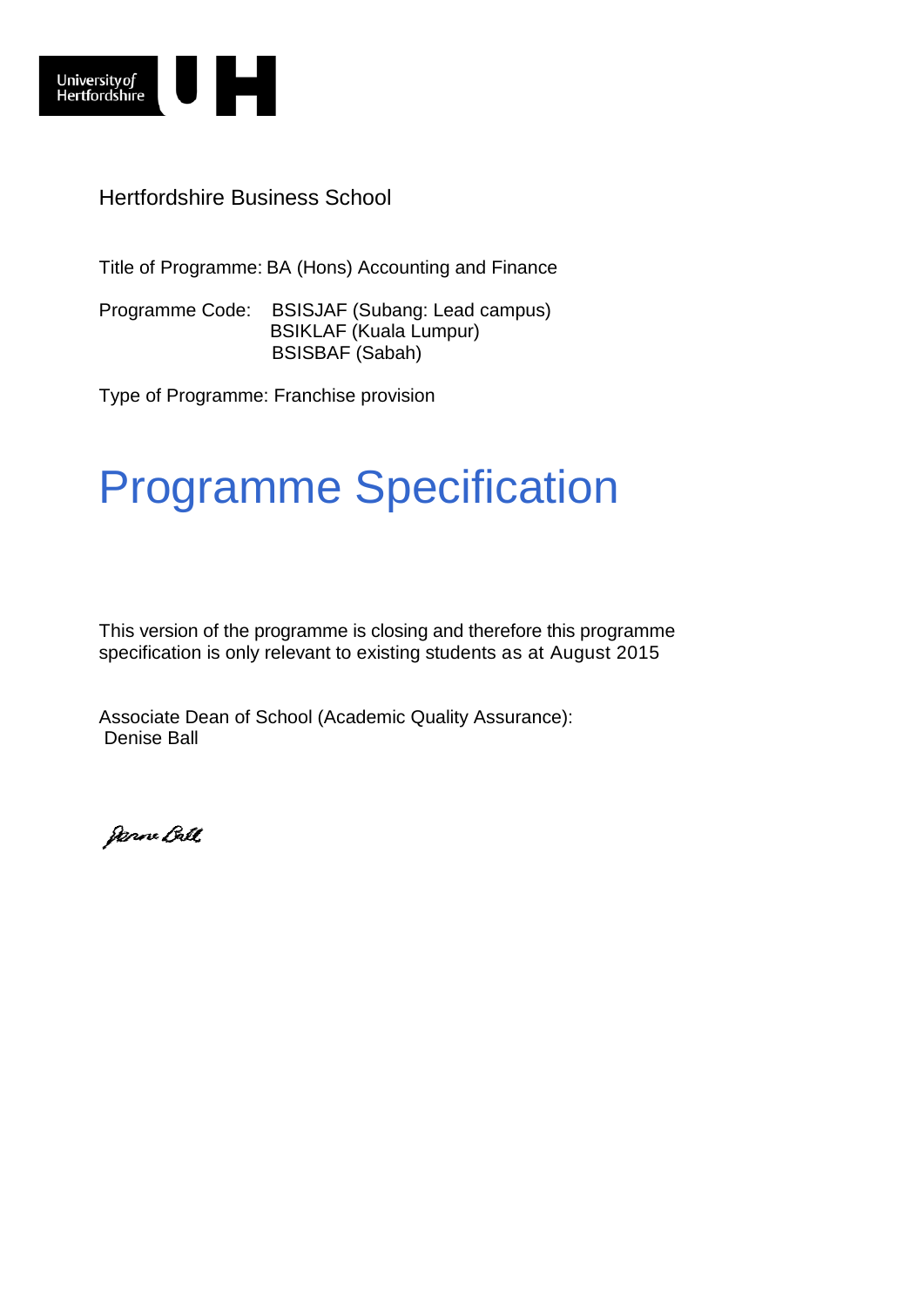# Programme Specification BA (Hons) Accounting & Finance

This programme specification (PS) is designed for prospective students, enrolled students, academic staff and potential employers. It provides a concise summary of the main features of the programme and the intended learning outcomes that a typical student might reasonably be expected to achieve and demonstrate if he/she takes full advantage of the learning opportunities that are provided. More detailed information on the teaching, learning and assessment methods, learning outcomes and content for each module can be found in Definitive Module Documents (DMDs) and Module Guides.

# Section 1

| <b>Awarding Institution/Body</b> | University of Hertfordshire                                                                                                                                                   |
|----------------------------------|-------------------------------------------------------------------------------------------------------------------------------------------------------------------------------|
| <b>Teaching Institution</b>      | <b>INTI International College Subang,</b>                                                                                                                                     |
| University/partner campuses      | INTI International College Kuala Lumpur and INTI College Sabah<br><b>INTI International College Subang,</b><br>INTI International College Kuala Lumpur and INTI College Sabah |
| Programme accredited by          | N/A                                                                                                                                                                           |
| <b>Final Award</b>               | BA (Hons)                                                                                                                                                                     |
| <b>All Final Award titles</b>    | <b>Accounting and Finance</b>                                                                                                                                                 |
| <b>FHEQ level of award</b>       | 6                                                                                                                                                                             |
| <b>UCAS code(s)</b>              | N/A                                                                                                                                                                           |
| <b>Language of Delivery</b>      | English                                                                                                                                                                       |

# A. Programme Rationale

The programme is designed to recruit students who are seeking a career in the fields of finance and accounting, whether in the context of a professional office, industrial or service environments or the finance industry.

The rationale of the programme is to provide students with an academically challenging and vocationally relevant programme of study in the fields of accounting and finance. The programme combines and applies several supporting subject fields including law, quantitative techniques and economics pertinent to the accounting and finance agenda. Subject specific modules are supported by skills modules.

Graduates who embark on a professional accountancy career will be trained as a chartered accountant, but with the benefit of an accounting and finance degree, graduates can progress into a wide range of industries including banking, insurance, advertising, retail management among others.

This programme is designed in order that graduates will acquire numeracy skills, communication skills, and analytical skills as well as developing methodical approaches for use in accounting, finance and business.

# B. Educational Aims of the Programme

The programme has been devised in accordance with the University's graduate attributes of programmes of study as set out in [UPR TL03.](http://sitem.herts.ac.uk/secreg/upr/TL03.htm)

# **Additionally this programme aims to:**

- prepare students for a career in the fields of accounting, accounting and finance, or finance;
- provide students with knowledge and understanding of accounting practices, theory and applications within the disciplines of accounting and finance;
- **e**quip students for further academic and/or professional study;
- develop students' transferable (key) and intellectual skills

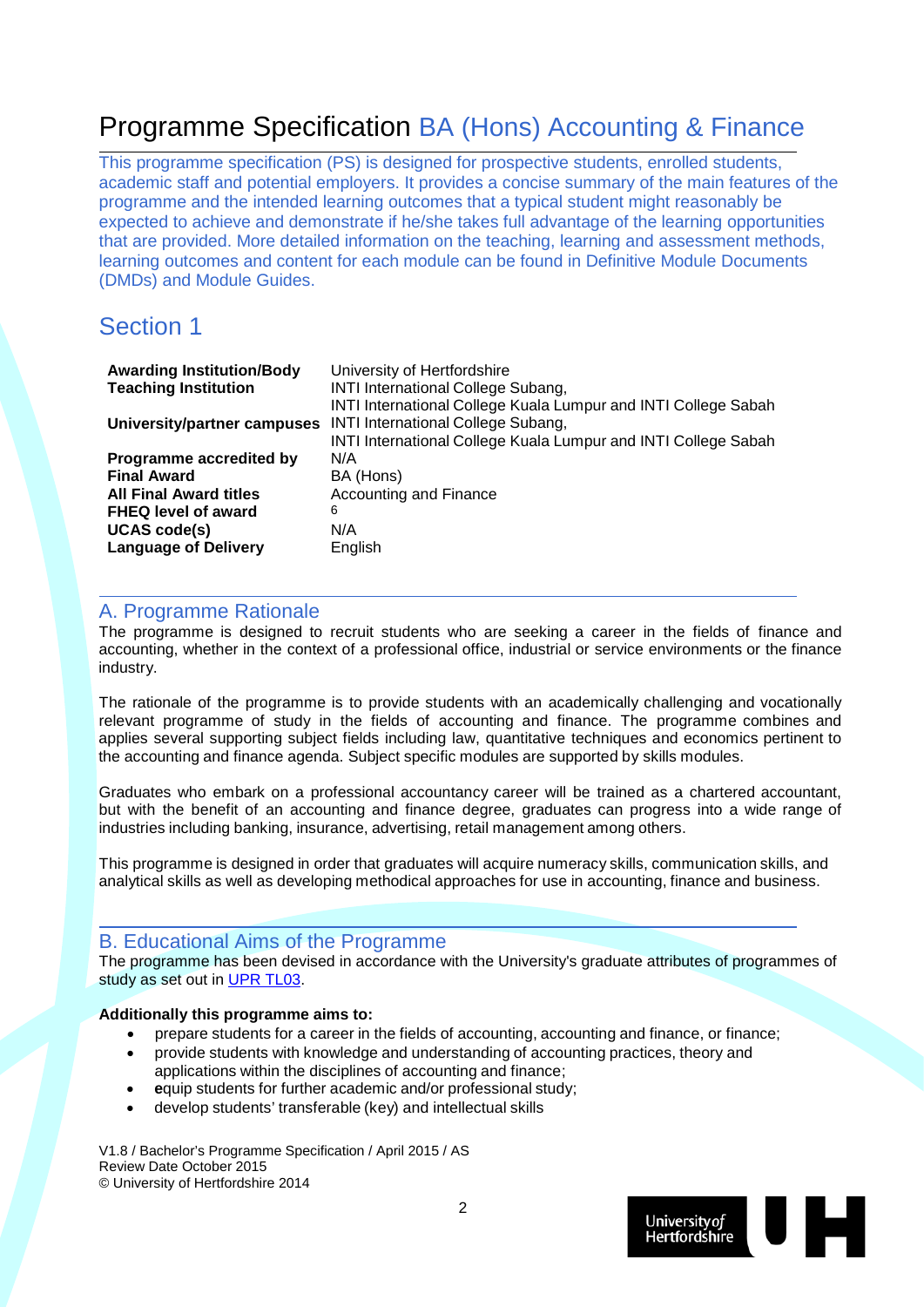• provide students with opportunity to gain appropriate employability skills within the global context

# C. Intended Learning Outcomes

The programme provides opportunities for students to develop and demonstrate knowledge and understanding, skills and other attributes in the following areas. The programme outcomes are referenced to the QAA benchmark statements for Accounting and the Frameworks for Higher Education Qualifications of UK Degree-Awarding Bodies (2014) and relate to the typical student. Additionally, the SEEC Credit Level Descriptors for Further and Higher Education 2010 have been used as a guiding framework for curriculum design.

|                | Knowledge and                                                                                                                | Teaching/learning methods &                                                                                                                                                                                                                         | Assessment                                                                                                                                                  |
|----------------|------------------------------------------------------------------------------------------------------------------------------|-----------------------------------------------------------------------------------------------------------------------------------------------------------------------------------------------------------------------------------------------------|-------------------------------------------------------------------------------------------------------------------------------------------------------------|
|                | Understanding                                                                                                                | strategies                                                                                                                                                                                                                                          |                                                                                                                                                             |
| A1             | The business<br>environment.                                                                                                 | Acquisition of A1 to A5 is through<br>a combination of lectures, small                                                                                                                                                                              | Knowledge and<br>understanding are                                                                                                                          |
| A2             | How accounting,<br>finance and<br>supporting fields of<br>study may be applied<br>within an<br>organisational<br>context.    | group tutorials, practical sessions,<br>workshops and project work. Use<br>will be made of computer<br>laboratory based workshops for<br>software application and<br>interpretation if appropriate.                                                 | assessed through a<br>combination of<br>examinations and<br>assessed coursework.<br>Assessments, which are<br>both formative and<br>summative, may take the |
| A <sub>3</sub> | Contemporary<br>theories and empirical<br>evidence for selected<br>aspects of accounting<br>and<br>finance.                  | Knowledge and understanding is<br>also gained via an optional work<br>placement.<br>The learner is encouraged to<br>undertake independent reading                                                                                                   | form of essays, project<br>reports, portfolios, IT-<br>based activities,<br>presentations and group<br>work                                                 |
| A4             | Financing<br>arrangements and<br>governance<br>structures of<br>business entities.                                           | both to supplement and<br>consolidate what is being<br>taught/learned and to broaden<br>their individual knowledge and<br>understanding of the subject.                                                                                             |                                                                                                                                                             |
| A <sub>5</sub> | The language and<br>practices of<br>accounting                                                                               | The use of the Managed Learning<br>Environment provision (StudyNet)<br>will support this endeavour                                                                                                                                                  |                                                                                                                                                             |
|                | <b>Intellectual skills</b>                                                                                                   | Teaching/learning methods &<br>strategies                                                                                                                                                                                                           | <b>Assessment</b>                                                                                                                                           |
| <b>B1</b>      | Analyse and evaluate<br>economic, business,<br>accounting and<br>finance information for<br>decision-<br>making<br>purposes. | Intellectual skills specified as B1 to<br>B3 are developed throughout the<br>programme. Problems that are<br>initially well defined and structured<br>are replaced by those that are<br>more complex. Seminars and<br>workshops are used to develop | Intellectual skills (B1 to<br>B3) are generally<br>assessed by<br>examination and<br>coursework                                                             |
| <b>B2</b>      | Evaluate the roles of<br>accounting and                                                                                      | these intellectual skills.                                                                                                                                                                                                                          |                                                                                                                                                             |
| B <sub>3</sub> | finance within an<br>organisation.<br>Evaluate the impact of<br>a wider international,<br>economic, political<br>and         | Throughout, the learner is<br>encouraged to further develop<br>intellectual skills by independent<br>study                                                                                                                                          |                                                                                                                                                             |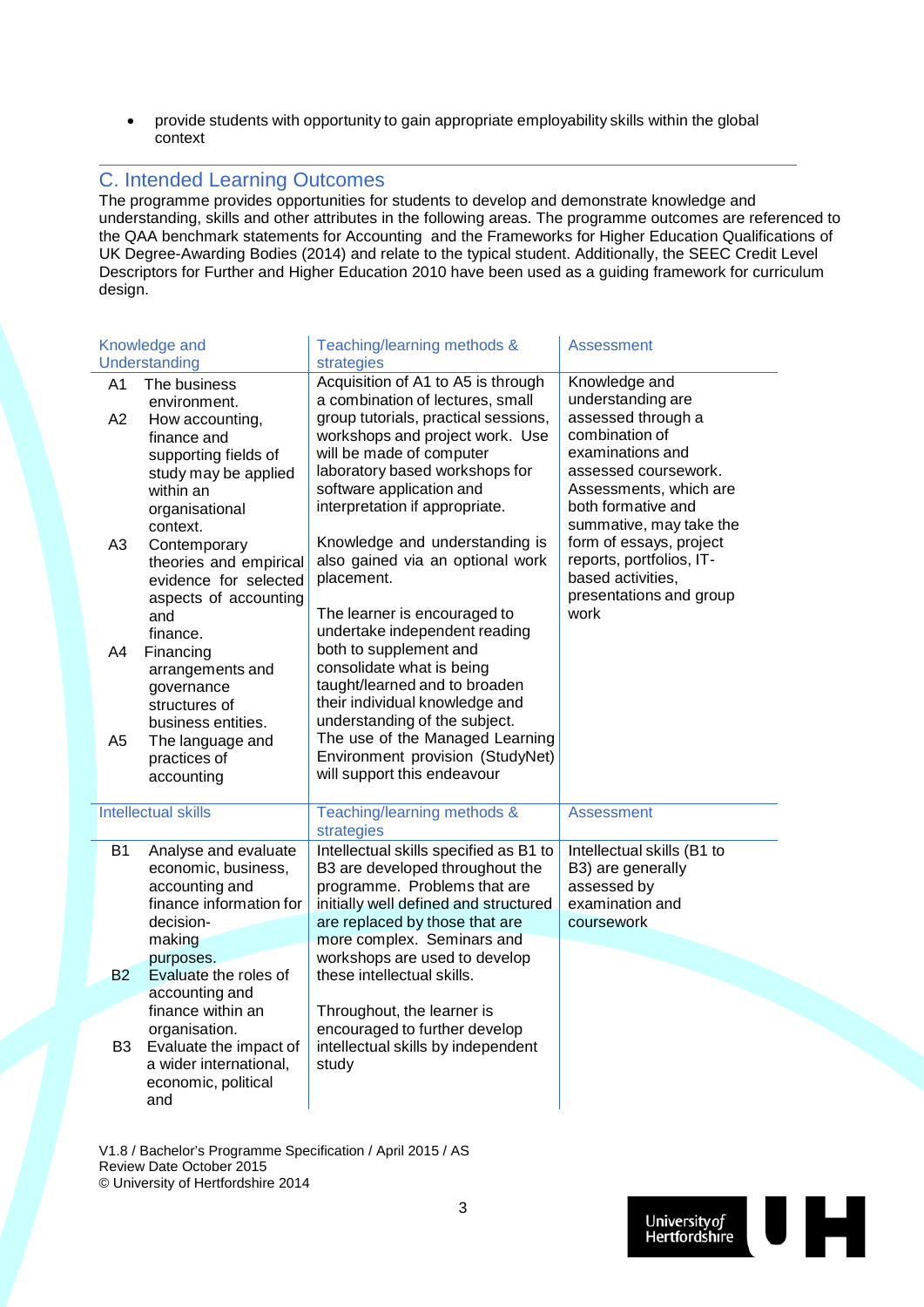|                      | social environment<br>on accounting<br>and finance                                                                                                                                                                                    |                                                                                                                                                                                                                                                                                                                                                      |                                                                                                                                      |
|----------------------|---------------------------------------------------------------------------------------------------------------------------------------------------------------------------------------------------------------------------------------|------------------------------------------------------------------------------------------------------------------------------------------------------------------------------------------------------------------------------------------------------------------------------------------------------------------------------------------------------|--------------------------------------------------------------------------------------------------------------------------------------|
|                      |                                                                                                                                                                                                                                       |                                                                                                                                                                                                                                                                                                                                                      |                                                                                                                                      |
|                      | <b>Practical skills</b>                                                                                                                                                                                                               | Teaching/learning methods &<br>strategies                                                                                                                                                                                                                                                                                                            | <b>Assessment</b>                                                                                                                    |
| C <sub>2</sub>       | C1 Conduct<br>research through<br>the creation,<br>extraction and<br>analysis of data<br>from multiple<br>sources.<br>Apply relevant<br>software in the<br>analysis and<br>communication of<br>accounting,<br>finance and/or<br>other | Practical skills are developed<br>throughout the programme by the<br>methods and strategies outlined in<br>Sections A and B above. The<br>conduct of research (C1) is an on-<br>going and developing skill that is<br>consolidated in either the optional<br>final year dissertation and/or<br>those final year modules requiring<br>data collection | Practical skills are assessed<br>through coursework<br>assignments, case study<br>reports, presentations and<br>examinations (C2-C4) |
| C <sub>3</sub>       | information.<br>Exercise numerical<br>skills for the analysis<br>of data in both<br>structured and<br>unstructured                                                                                                                    |                                                                                                                                                                                                                                                                                                                                                      |                                                                                                                                      |
| C4                   | situations.<br>Prepare financial<br>statements and<br>record economic<br>events                                                                                                                                                       |                                                                                                                                                                                                                                                                                                                                                      |                                                                                                                                      |
|                      | <b>Transferable skills</b>                                                                                                                                                                                                            | Teaching/learning methods &<br>strategies                                                                                                                                                                                                                                                                                                            | <b>Assessment</b>                                                                                                                    |
| D <sub>1</sub><br>D2 | Communicate<br>effectively, both<br>orally and in writing<br>Make effective use of<br>IT tools.                                                                                                                                       | Transferable skills are developed<br>throughout the programme by the<br>methods and strategies outlined<br>in sections A, B and C.                                                                                                                                                                                                                   | Transferable skill D1 is<br>assessed through<br>coursework, oral<br>presentations project reports<br>and examinations.               |
| D <sub>3</sub>       | Work effectively<br>within a team.                                                                                                                                                                                                    | Skill D1 is developed through<br>feedback on coursework reports,<br>oral presentations and project                                                                                                                                                                                                                                                   | Skill D2 is assessed by<br>coursework assessment.                                                                                    |
| D4<br>D <sub>5</sub> | Manipulate sort<br>and present data.<br>Undertake effective<br>problem solving and                                                                                                                                                    | reports.<br>Skill D2 is developed in preparing<br>coursework.                                                                                                                                                                                                                                                                                        | Skill D3 is assessed by<br>group-based coursework<br>assessment.                                                                     |
|                      | decision-making<br>using appropriate                                                                                                                                                                                                  | Skill D3 is developed through<br>tutorials and group-based                                                                                                                                                                                                                                                                                           | Skills D4 and D5 are                                                                                                                 |
|                      | quantitative and<br>qualitative                                                                                                                                                                                                       | coursework assessment.<br>Skill D4 is acquired through                                                                                                                                                                                                                                                                                               | assessed through<br>coursework and                                                                                                   |
| D <sub>6</sub>       | techniques.<br>Demonstrate the<br>ability to use<br>academic, enterprise<br>and employability<br>skills in both                                                                                                                       | coursework and projects.<br>Skill D5 is developed through<br>projects.<br>Skill D6 is developed through<br>Business School wide modules at<br>each level                                                                                                                                                                                             | examinations.<br>Skill D6 is assessed by<br>coursework and portfolio.<br>Skill D7 is assessed by<br>coursework                       |

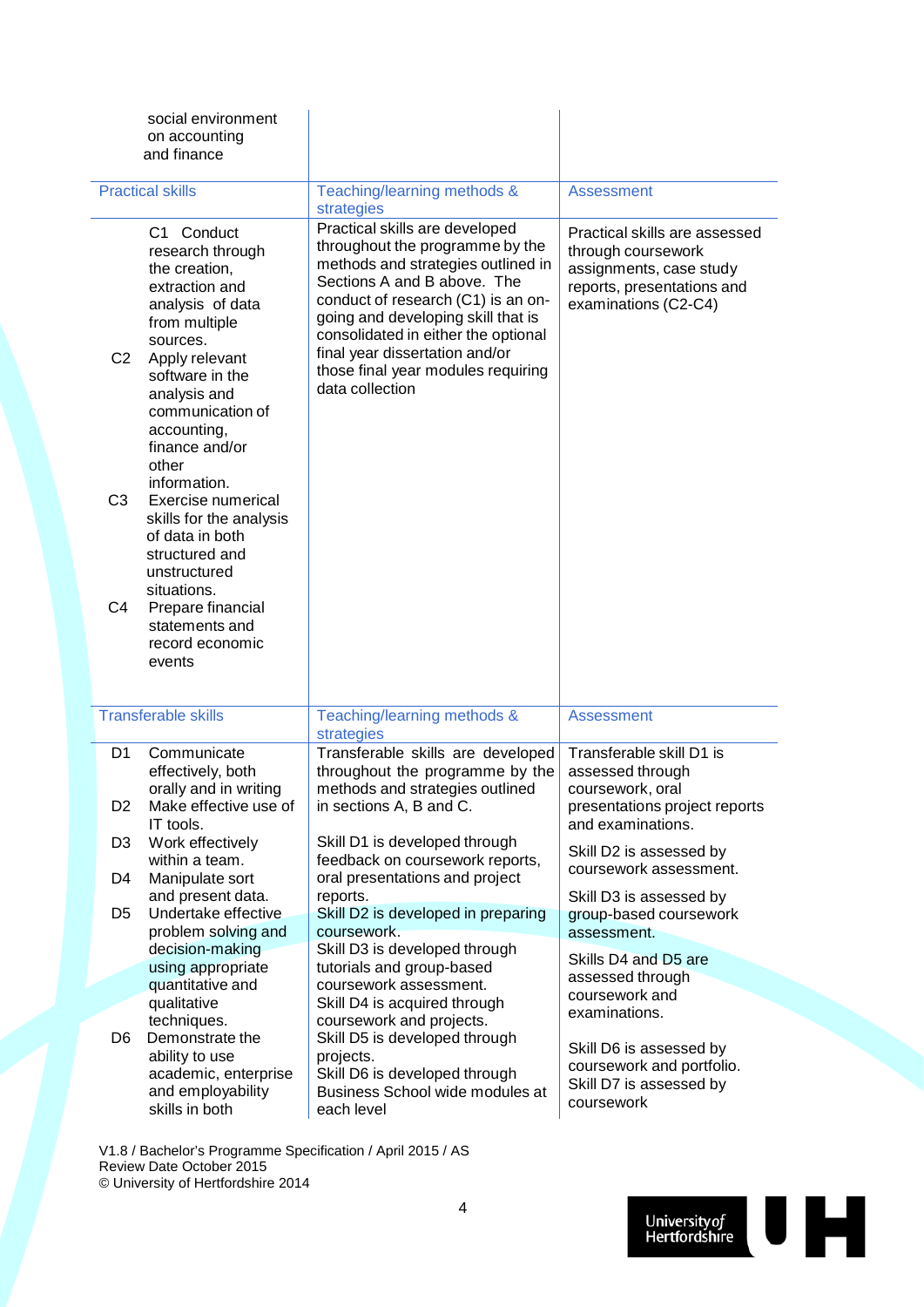scholarly and workbased environments.

D7 Operate in the dynamic global arena and to appreciate

Skill D7 is developed through specific modules as well as the inclusion of international aspects of accounting in all modules

# D. Programme Structures, Features, Levels, Modules, and Credits

The programme is offered full time (3 years) and leads to the award of BA (Honours) Accounting and Finance.

Entry to the programme is at Level 4 or at level 5 with the INTI Diploma in Accounting. Entry at Level 5 may also be possible with other suitable qualifications. Intake at INTI International College Subang and INTI International College Kuala Lumpur is normally at August (Semester A), January (Semester B) and April (Semester C). Intake at INTI College Sabah is normally at January (Semester A), April (Semester B) and August (Semester C).

#### Professional and Statutory Regulatory Bodies

If agreement is reached, the range of exemptions to which an individual student will be entitled depend on the level of achievement on this programme and the exact range of option modules selected.

## Work-Based Learning, including Sandwich Programmes

Not applicable

#### Programme Structure

The programme structure and progression information below (Table 1a and 1b) is provided for the Honours award. Any interim awards are identified in Table 1b. The Programme Learning Outcomes detailed above are developed and assessed through the constituent modules. Table 2 (in section 2) identifies where each learning outcome is assessed

#### Table 1a Outline Programme Structure

**Mode of study**: Full-time

**Entry point:** Semester A

**Level** 4

| <b>Compulsory Modules</b><br><b>Module Title</b>                                                                                                                                                                                           | Code<br>Module                                                    | Points<br>Credit                 | 'ठ<br>anguage<br>$\epsilon$<br>Delive                          | Examination<br>$\aleph$                                     | Coursework<br>$\aleph$               | Practica<br>$\aleph$ | <b>Semesters</b>                                    |
|--------------------------------------------------------------------------------------------------------------------------------------------------------------------------------------------------------------------------------------------|-------------------------------------------------------------------|----------------------------------|----------------------------------------------------------------|-------------------------------------------------------------|--------------------------------------|----------------------|-----------------------------------------------------|
| Principles of Accounting and Finance The<br>The Accounting & Finance Professional<br><b>Economics for Business</b><br>Law for Accounting and Finance<br>Quantitative Analysis for Accounting & Finance<br>Global Perspectives in Economics | See Campus<br><b>Module Code</b><br><b>Matrix</b><br>on<br>Page 7 | 30<br>30<br>15<br>15<br>15<br>15 | English<br>English<br>English<br>English<br>English<br>English | 50<br>$\Omega$<br>$\Omega$<br>50<br>$\Omega$<br>$\mathbf 0$ | 50<br>100<br>100<br>50<br>100<br>100 |                      | A, B, C<br>A, B, C<br>A, B, C<br>A, B, C<br>A, B, C |

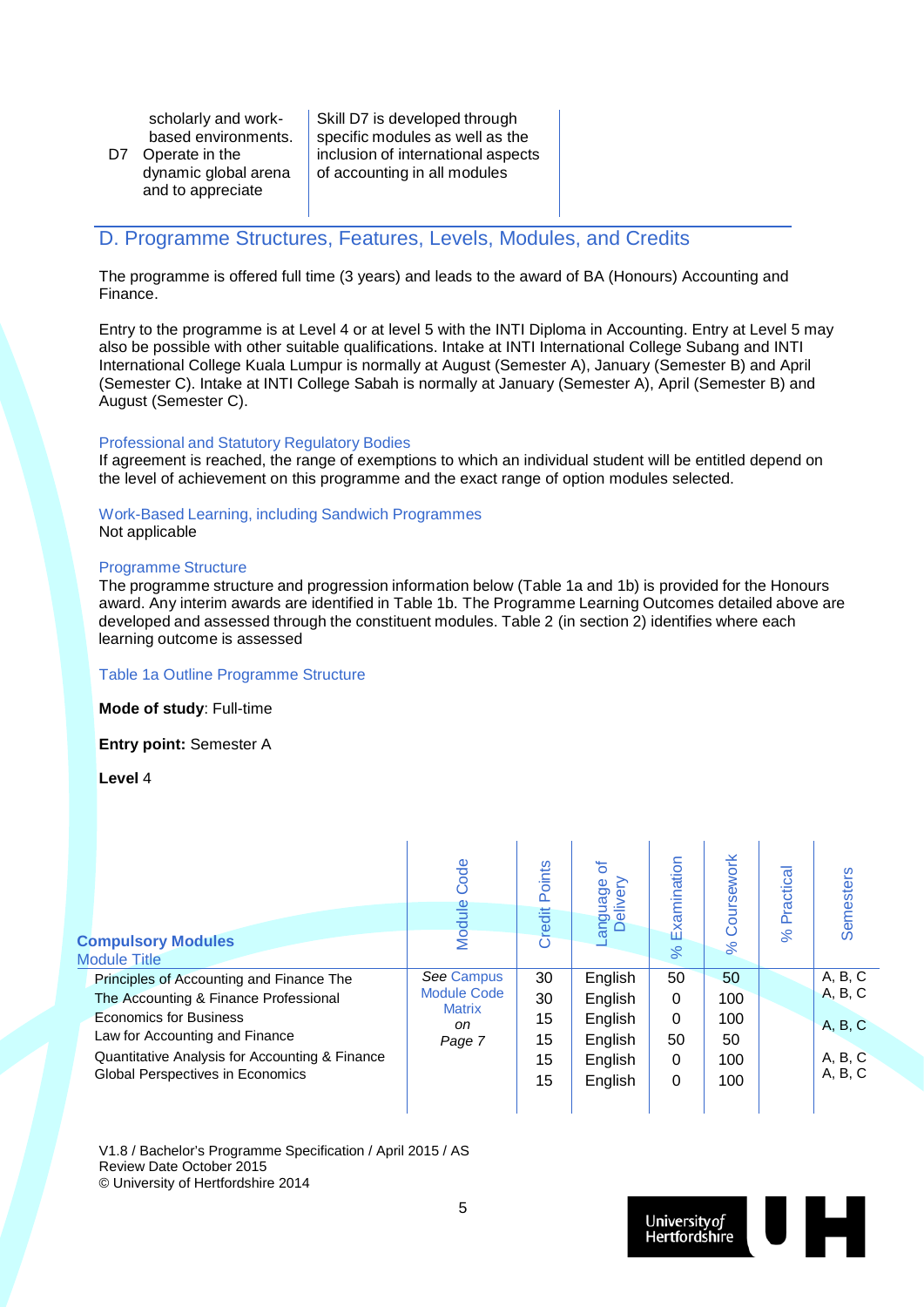Progression to Level 5 requires 120 credit points at Level 4. For students with less than 120 credits at Level 4 progression will be determined by the Programme Examination Board. Students must pass **Principles of Accounting and Finance** in order to progress.

## **Level 5**

| <b>Compulsory Modules</b><br><b>Module Title</b> | Code<br>Module                      | Points<br>Credit | ৳<br>anguage<br>Delivery | Examination<br>$\aleph$ | Coursework<br>8 <sup>o</sup> | Practica<br>8 <sup>o</sup> | <b>Semesters</b> |
|--------------------------------------------------|-------------------------------------|------------------|--------------------------|-------------------------|------------------------------|----------------------------|------------------|
| Financial Accounting and Reporting               | See Campus                          | 30               | English                  | 60                      | 40                           |                            | A, B, C          |
| Principles of Corporate Finance                  | <b>Module Code</b><br><b>Matrix</b> | 30               | English                  | 60                      | 40                           |                            | A, B, C          |
| Cost and Performance Management                  | on                                  | 30               | English                  | 60                      | 40                           |                            | A, B, C          |
| Enhancing Employability in Accounting &          | Page 7                              | 15               | English                  | 0                       | 100                          |                            |                  |
| Finance                                          |                                     | 15               | English                  | 0                       | 100                          |                            | A, B, C          |
| Enterprise                                       |                                     |                  |                          |                         |                              |                            | A, B, C          |
|                                                  |                                     |                  |                          |                         |                              |                            |                  |

Progression to Level 6 requires 240 credit points at Levels 4 and 5, of which at least 120 credit points must be at Level 5; for students with less than 240 credit points at Levels 4 and 5 progression will be determined by the Programme Examination Board.

# **Level 6**

| <b>Compulsory Modules</b><br><b>Module Title</b> | <b>Module Code</b>                  | Points<br>Credit | ৳<br>anguage<br>Delivery | Examination<br>$\aleph$ | oursework<br>Ō<br>8 <sup>o</sup> | Practica<br>$\%$ | Semesters |
|--------------------------------------------------|-------------------------------------|------------------|--------------------------|-------------------------|----------------------------------|------------------|-----------|
| <b>Business and Commercial Awareness</b>         | See Campus                          | 15               | English                  | $\Omega$                | 100                              |                  | A, B, C   |
| Contemporary Issues in Accounting & Finance      | <b>Module Code</b><br><b>Matrix</b> | 15               | English                  | $\Omega$                | 100                              |                  | A, B, C   |
| <b>Financial Strategy</b>                        | on                                  | 15               | English                  | 50                      | 50                               |                  | A, B, C   |
| <b>Advanced Corporate Finance</b>                | Page 7                              | 15               | English                  | 60                      | 40                               |                  |           |
| <b>Strategic Management Accounting</b>           |                                     | 15               | English                  | 60                      | 40                               |                  | A, B, C   |
| <b>Advanced Corporate Reporting</b>              |                                     | 15               | English                  | 60                      | 40                               |                  | A, B, C   |
|                                                  |                                     |                  |                          |                         |                                  |                  |           |
|                                                  |                                     |                  |                          |                         |                                  |                  |           |

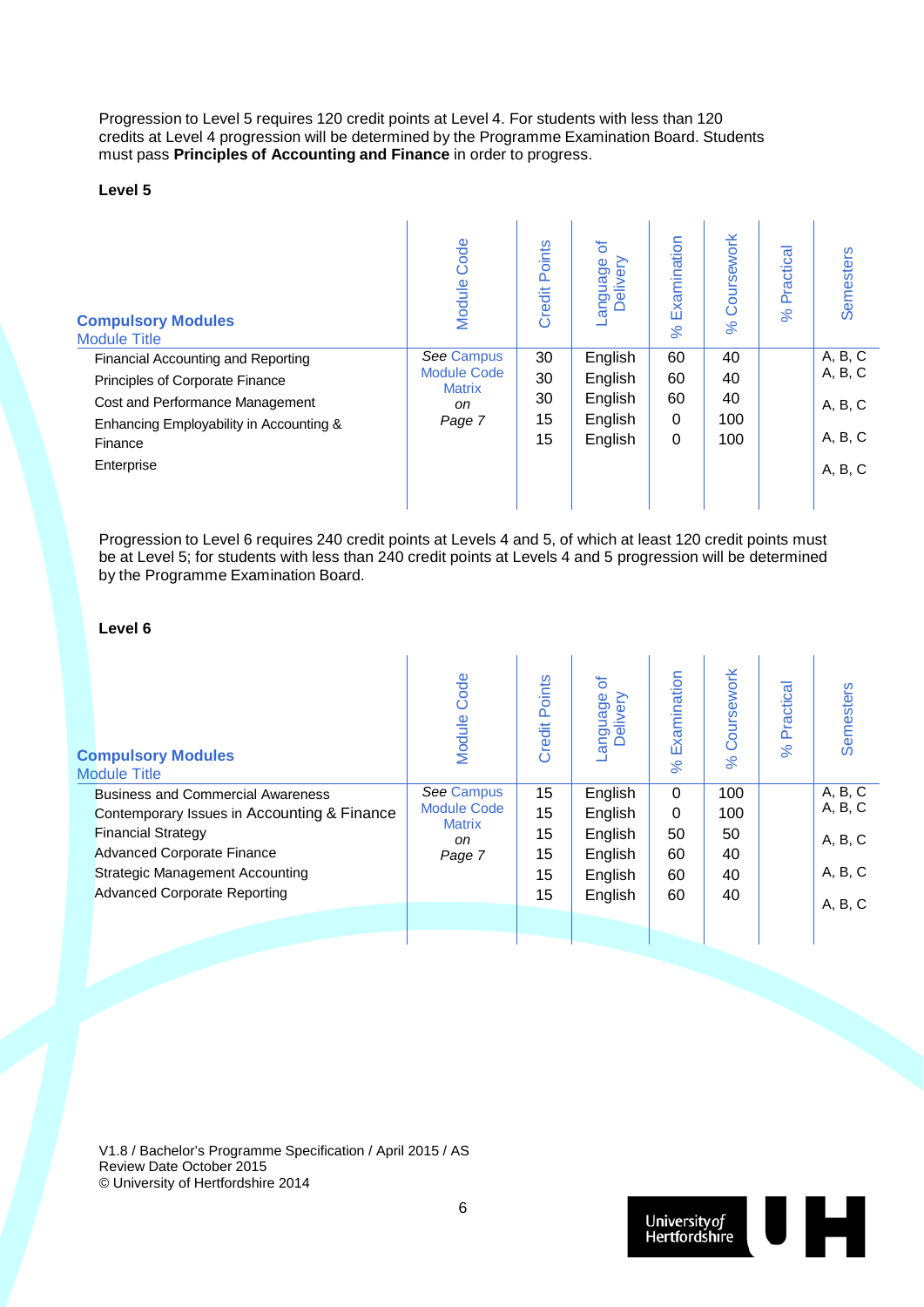| <b>Optional Modules</b><br><b>Module Title</b><br><b>Select 30 credits</b>                                            | Code<br>Module                                                    | Points<br>Credit     | ৳<br>anguage<br>Delivery                 | Examination<br>$\aleph$ | Coursework<br>8 <sup>o</sup> | Practical<br>8 <sup>o</sup> | <b>Semesters</b>                                    |
|-----------------------------------------------------------------------------------------------------------------------|-------------------------------------------------------------------|----------------------|------------------------------------------|-------------------------|------------------------------|-----------------------------|-----------------------------------------------------|
| Corporate Governance<br>Management Decision Making<br><b>Practice of Auditing</b><br><b>Strategic Cost Management</b> | See Campus<br><b>Module Code</b><br><b>Matrix</b><br>on<br>Page 7 | 15<br>15<br>15<br>15 | English<br>English<br>English<br>English | 60<br>60<br>60<br>60    | 40<br>40<br>40<br>40         |                             | A, B, C<br>A, B, C<br>A, B, C<br>A, B, C<br>A, B, C |

## **Campus Module Code Matrix Level 4**

| <b>Compulsory Modules</b><br><b>Module Title</b> | Code<br>Subang<br>Module | impur<br>Code<br>Module<br>Kuala Lu | Code<br>Sabah<br>Module |
|--------------------------------------------------|--------------------------|-------------------------------------|-------------------------|
| Principles of Accounting and Finance The The     | 4FBS1022                 | 4FBS1229                            | 4FBS1064                |
| The Accounting & Finance Professional            | 4FBS1024                 | 4FBS1232                            | 4FBS1067                |
| <b>Economics for Business</b>                    | 4FBS1019                 | 4FBS1230                            | 4FBS1065                |
| Law for Accounting and Finance                   | 4FBS1177                 | 4FBS1233                            | 4FBS1175                |
| Quantitative Analysis for Accounting & Finance   | 4FBS1023                 | 4FBS1231                            | 4FBS1066                |
| <b>Global Perspectives in Economics</b>          | 4FBS1025                 | 4FBS1234                            | 4FBS1068                |

| Level 5                                                                                                                                                                          |                                                          |                                                          |                                                          |
|----------------------------------------------------------------------------------------------------------------------------------------------------------------------------------|----------------------------------------------------------|----------------------------------------------------------|----------------------------------------------------------|
| <b>Compulsory Modules</b><br><b>Module Title</b>                                                                                                                                 | Code<br>g<br>Module<br>Subai                             | umpur<br>Code<br>Module<br>Kuala Lı                      | Module Code<br>Sabah                                     |
| <b>Financial Accounting and Reporting</b><br>Principles of Corporate Finance<br>Cost and Performance Management<br>Enhancing Employability in Accounting & Finance<br>Enterprise | 5FBS1031<br>5FBS1294<br>5FBS1032<br>5FBS1033<br>5FBS1027 | 5FBS1356<br>5FBS1367<br>5FBS1357<br>5FBS1358<br>5FBS1359 | 5FBS1109<br>5FBS1342<br>5FBS1110<br>5FBS1111<br>5FBS1112 |

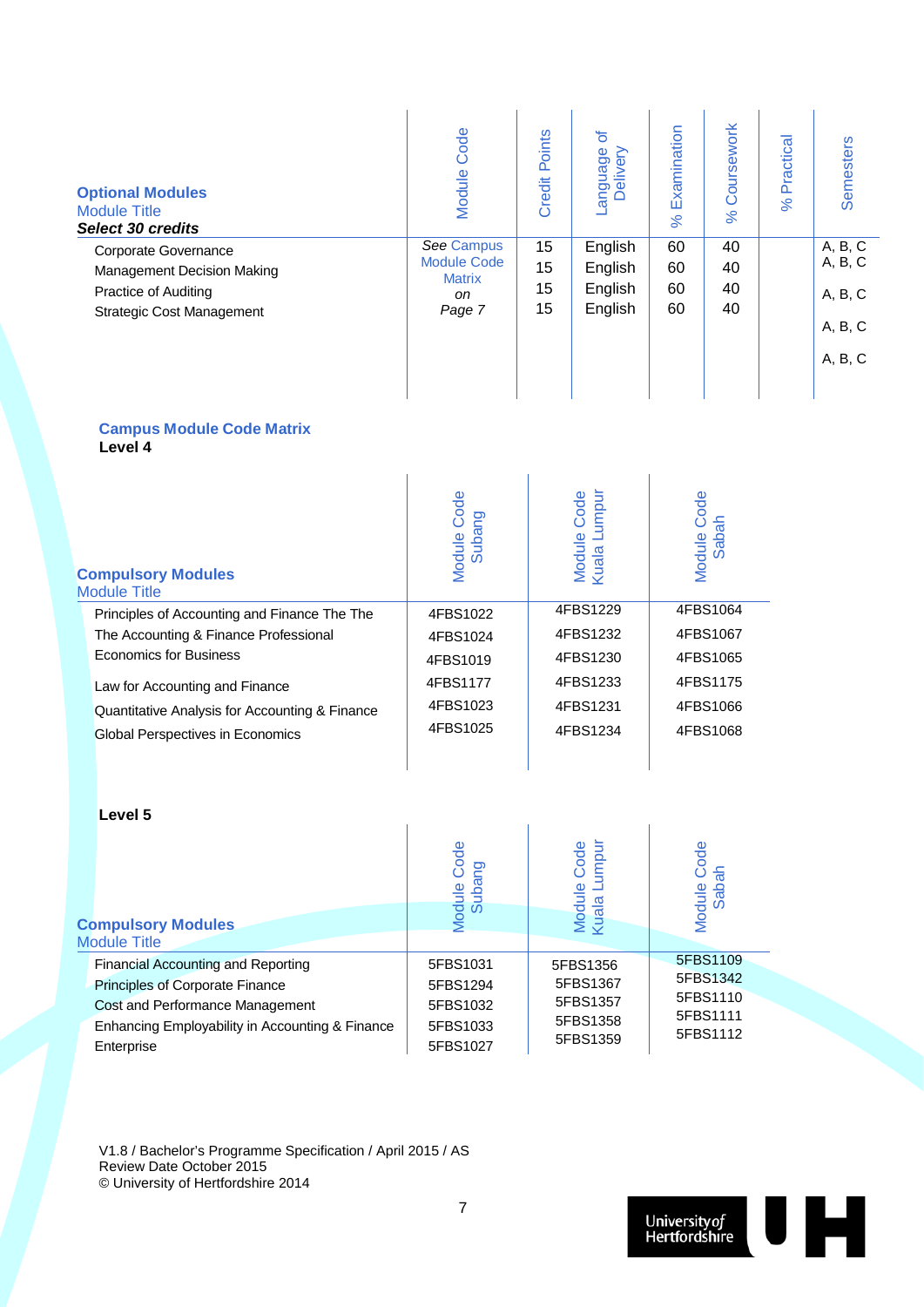#### **Level 6**

| <b>Compulsory Modules</b><br><b>Module Title</b>                           | Module Code<br>Subang | Module Code<br>Kuala Lumpur | Module Code<br>Sabah        |
|----------------------------------------------------------------------------|-----------------------|-----------------------------|-----------------------------|
| <b>Business and Commercial Awareness</b>                                   | 6FBS1062              | 6FBS1434                    | 6FBS1104                    |
| Contemporary Issues in Accounting & Finance                                | 6FBS1068              | 6FBS1431                    | 6FBS1101                    |
| <b>Financial Strategy</b>                                                  | 6FBS1317              | 6FBS1441                    | 6FBS1412                    |
| <b>Advanced Corporate Finance</b>                                          | 6FBS1318              | 6FBS1440                    | 6FBS1413                    |
| <b>Strategic Management Accounting</b>                                     | 6FBS1070              | 6FBS1433                    | 6FBS1103                    |
| <b>Advanced Corporate Reporting</b>                                        | 6FBS1066              | 6FBS1429                    | 6FBS1314                    |
| <b>Optional Modules</b><br><b>Module Title</b><br><b>Select 30 credits</b> | Module Code<br>Subang | Module Code<br>Kuala Lumpur | Module Code<br><b>Sabah</b> |
| Corporate Governance                                                       | 6FBS1067              | 6FBS1430                    | 6FBS1100                    |
| Management Decision Making                                                 | 6FBS1071              | 6FBS1435                    | 6FBS1105                    |
| Practice of Auditing                                                       | 6FBS1069              | 6FBS1432                    | 6FBS1414                    |
| <b>Strategic Cost Management</b>                                           | 6FBS1072              | 6FBS1436                    | 6FBS1415                    |

The award of an honours degree requires 360 credit points, with at least 240 credit points at Level 5 or above, of which at least 120 credit points must be at Level 6.

#### Honours classification

The University has approved structure and assessment regulations common to all programmes. Full details are provided in [UPR AS14,](http://sitem.herts.ac.uk/secreg/upr/pdf/AS14-Structure%20and%20Assessment%20Regs%20-%20Undergrad%20and%20Taught%20Postgrad%20Programmes-v04%200.pdf) Section D.

# Table 1b Final and interim awards available

The programme provides the following final and interim awards:

|                                                                                                            |                                                   | Available at end of |
|------------------------------------------------------------------------------------------------------------|---------------------------------------------------|---------------------|
| Award                                                                                                      | Minimum requirements                              | Level               |
| <b>University Certificate</b>                                                                              | 45 credit points at level 4                       |                     |
| Certificate of Higher Education                                                                            | 120 credit points at level 4                      | 4, 5                |
| <add title=""></add>                                                                                       |                                                   |                     |
| University Diploma <add title=""></add>                                                                    | 180 credit points including at least 60 at level  | 5, 6                |
|                                                                                                            | 5                                                 |                     |
| Diploma of Higher Education                                                                                | 240 credit points including at least 120 at level | 5, 6                |
| <add title=""></add>                                                                                       | 5                                                 |                     |
| BSc/BA <add title=""></add>                                                                                | 300 credit points including 180 at level 6/5 of   | 6                   |
|                                                                                                            | which 60 must be at level 6                       |                     |
| BSc (Hons)/BA (Hons) <add< td=""><td>360 credit points including 240 at level 6/5 of</td><td>6</td></add<> | 360 credit points including 240 at level 6/5 of   | 6                   |

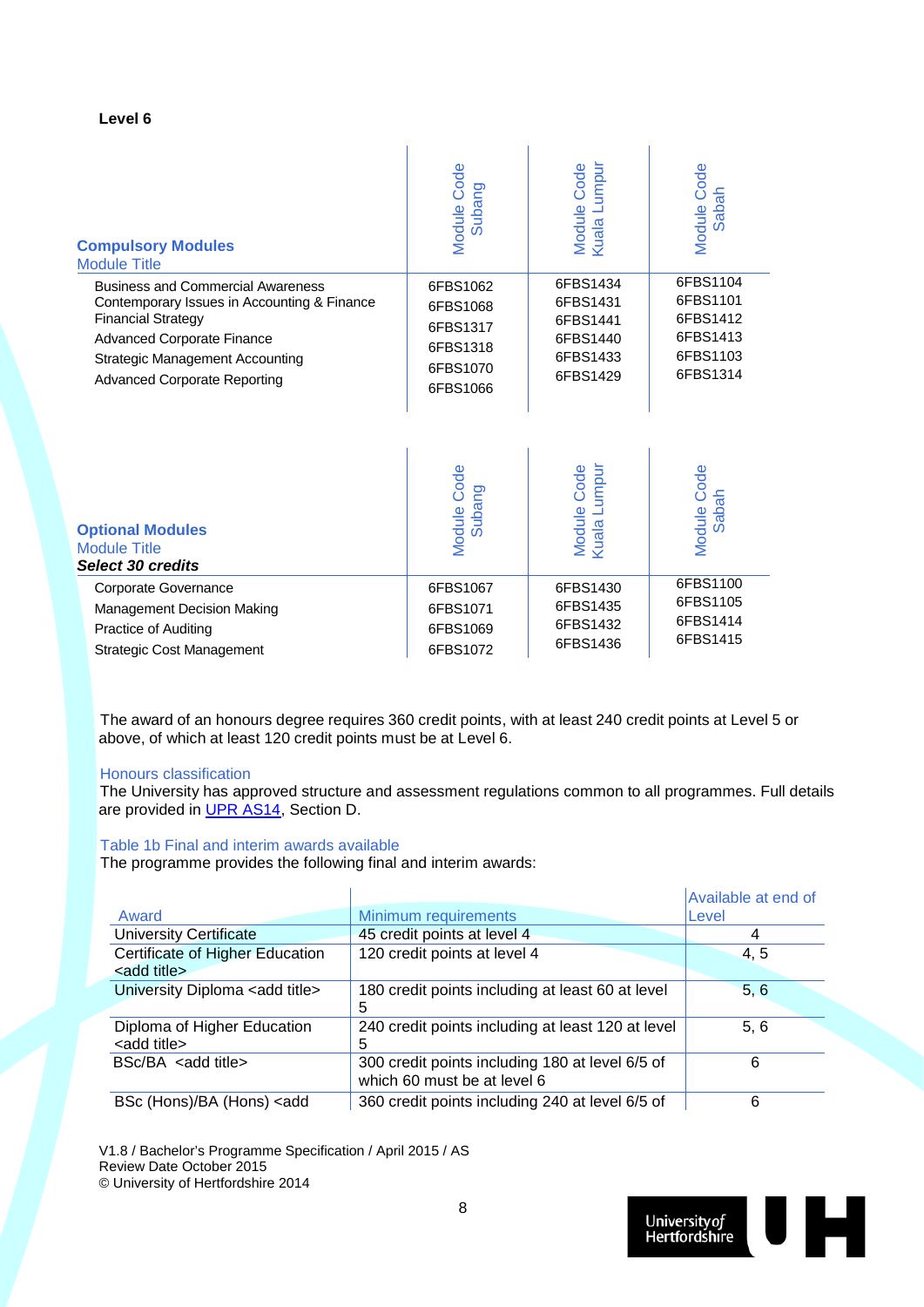# E. Support for students and their learning

#### Students are supported by;

- Director of Studies, University of Hertfordshire, located at Subang Campus.
- A Dean of School or Head of School at the respective campus.
- A Head of Programme (HoP) to manage the programme and support students' learning such as coordinating study plans, managing academic progression, and providing academic counseling.
- Head of INTI and Laureate International Partnerships at the University of Hertfordshire Business School
- Link Tutor from the University of Hertfordshire Business School
- A Programme Committee, the membership of which includes the Link Tutors and students
- An extensive Learning Resources Centre, incorporating a library and computer centre.
- A team of Academic Support Tutors.
- A Teaching & Learning Department/Unit.
- An International Students Centre.
- Campus Counseling Centre.
- The Students' Body INTIMA.
- A Careers Service for all current students and graduates.
- StudyNet, a versatile on-line interactive intranet and learning environment.
- Black Board, a versatile on-line interactive intranet and learning environment.
- UH Club (Subang) and student representatives.
- Student Feedback Scheme (all campuses) and Student Helpdesk (Subang).
- Student Services and Customer Care Team (Sabah).

# F. Entry requirements

The normal entry requirements for the programme are:

#### **Academic Requirements:**

- i) A-Levels: 2 principal passes; *OR*
- ii) STPM: pass with minimum Grade C + (GP 2.33) in any two subjects; *OR*
- iii) Unified Examination Certificate (UEC): minimum 5Bs including Mathematics, and a pass in English; *OR*
- iv) INTI Foundation in Business and IT: minimum CGPA of 2.50; *OR*
- v) Diploma in Accounting or equivalent: minimum of CGPA of 2.50; *OR*
- vi) Equivalent Matriculation and Pre-University Programmes: minimum CGPA of 2.50; *OR*
- vii) Equivalent qualifications to be assessed by the INTI School's Portfolio Review Committee (SPRC).

#### **English Language and Mathematics Requirements:**

SPM / O-Levels / equivalent: minimum credits in Mathematics and English; *AND Malaysian Students*

i) Malaysian University English Test (MUET): minimum Band 2.0.

Malaysian students without credit in SPM English will be assessed on their command of English by the INTI EPT and/or by completion of English Proficiency Programme (EIP). *Non-Malaysian students:*

- i) IELTS: 6.0 and above with no less than 5.5 in any band; *OR*
- ii) TOEFL 550 and above; *OR*
- iii) Equivalent English language qualifications.

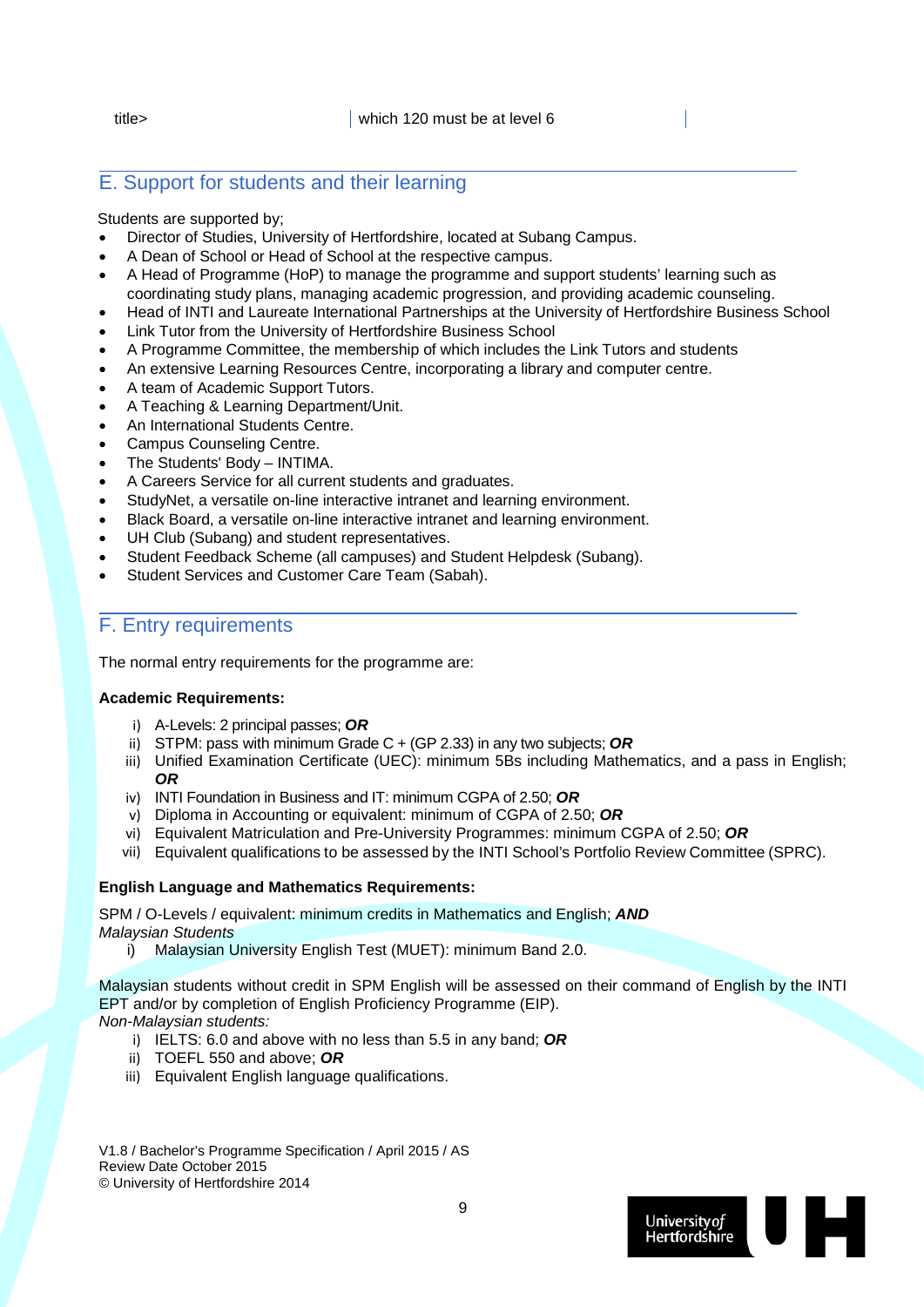#### **Note: Entry requirements are subject to changes on approval by both INTI and the Hertfordshire Business School.**

# **Entry with Accredited Prior Learning (APL)**

The programme is subject to the University's Principles, Policies, Regulations and Procedures for the Admission of Students to Undergraduate and Taught Postgraduate Programmes and will take account of University policy and guidelines for assessing accredited prior certificated learning (APCL) and accredited prior experiential learning (APEL)

Students who have successfully completed the INTI Diploma or its equivalent (APCL) and have **achieved an overall CGPA of 2.5 and above may apply into the programme with module to module credit transfer.** INTI's credit transfer policies and best practices apply.

Students applying for APEL would need to be approved by the Hertfordshire Business School.

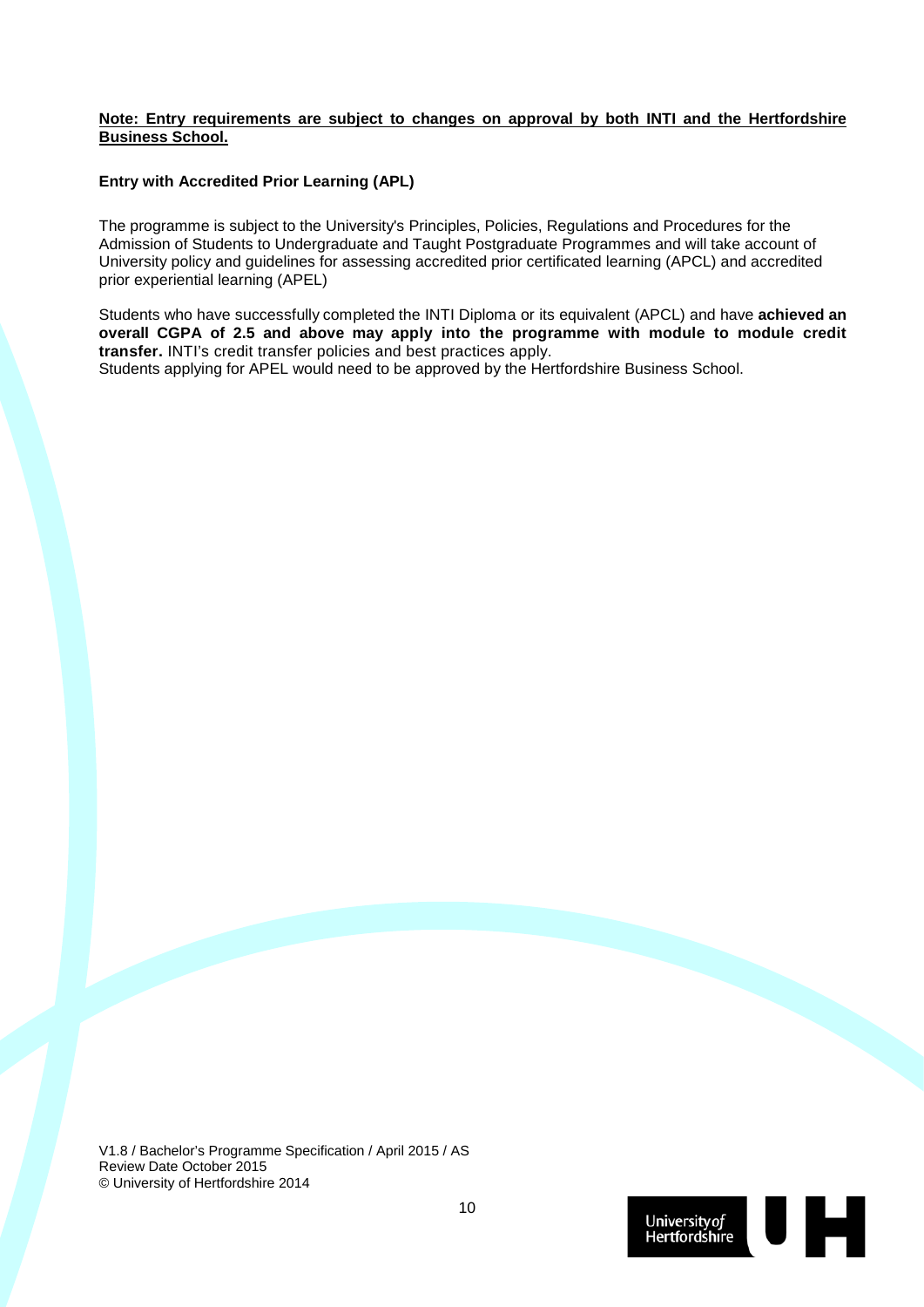# Section 2

# Programme management

**Relevant QAA subject benchmarking statements** Accounting; Finance **Date of validation/last periodic review** January 13 **Date of production/ last revision of PS** June 2015<br>Relevant intakes Level 5enter **Relevant intakes**<br> **Administrative School**<br> **Administrative School**<br> **Administrative School**<br> **Administrative School** 

**Administrative School** Hertfordshire Business School

# Table 3 Course structure

| Course details                                                                                                     |             |        |                                 |                   |                                                   |             |               |  |           |
|--------------------------------------------------------------------------------------------------------------------|-------------|--------|---------------------------------|-------------------|---------------------------------------------------|-------------|---------------|--|-----------|
| Course code                                                                                                        |             |        | Course description              |                   |                                                   | <b>JACS</b> |               |  |           |
| BA (Honours) Accounting and Finance<br>BSISJAF - Subang<br><b>BSIKLAF - Kuala Lumpur</b><br><b>BSISBAF</b> - Sabah |             |        |                                 |                   | N100                                              |             |               |  |           |
| <b>Course Instances</b>                                                                                            |             |        |                                 |                   |                                                   |             |               |  |           |
| Instances code                                                                                                     | Intake      | Stream |                                 | Instances<br>Year | Location:                                         |             | Mode of study |  |           |
| IAFSJB1F-1                                                                                                         | $\mathsf B$ |        | Accounting & Finance            | $\mathbf{1}$      | <b>INTI</b><br>Subang<br>Jaya<br>(Malaysia)       |             | Full-time     |  |           |
| IAFSJB1F-2                                                                                                         | $\mathsf B$ |        | Accounting & Finance            | $\mathbf{1}$      | <b>INTI</b><br>Subang<br>Jaya<br>(Malaysia)       |             | Full-time     |  |           |
| IAFSJB2F-1                                                                                                         | B           |        | <b>Accounting &amp; Finance</b> | $\overline{c}$    | <b>INTI</b><br>Subang<br>Jaya<br>(Malaysia)       |             | Full-time     |  |           |
| IAFSJB2F-2                                                                                                         | B           |        | Accounting & Finance            | $\overline{2}$    | <b>INTI</b><br>Subang<br>Jaya                     |             | (Malaysia)    |  | Full-time |
| IAFSJB3F-1                                                                                                         | $\mathsf B$ |        | Accounting & Finance            | 3                 | <b>INTI</b><br>Subang<br>Jaya<br>(Malaysia)       |             | Full-time     |  |           |
| IAFSJB3F-2                                                                                                         | $\mathsf B$ |        | Accounting & Finance            | 3                 | $\textsf{INTI}{}$<br>Subang<br>Jaya<br>(Malaysia) |             | Full-time     |  |           |
| IAFSJC3F-1                                                                                                         | C           |        | <b>Accounting &amp; Finance</b> | 1                 | <b>INTI</b><br>Subang<br>Jaya<br>(Malaysia)       |             | Full-time     |  |           |

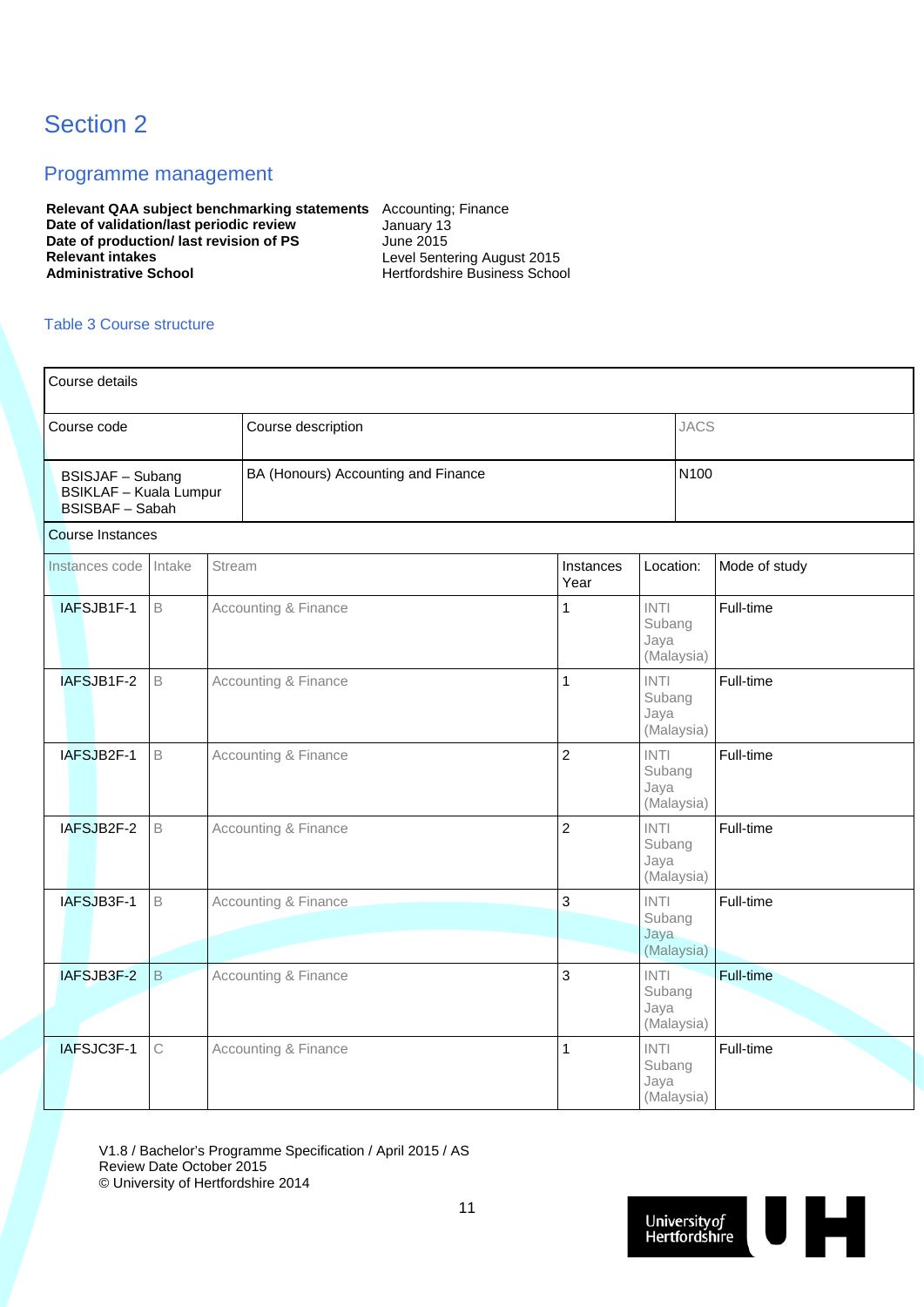| IAFSJC1F-1 | $\mathop{\rm C}\nolimits$ | <b>Accounting &amp; Finance</b> | 1              | <b>INTI</b><br>Subang<br>Jaya<br>(Malaysia)       | Full-time        |
|------------|---------------------------|---------------------------------|----------------|---------------------------------------------------|------------------|
| IAFSJC1F-2 | C                         | Accounting & Finance            | $\overline{2}$ | <b>INTI</b><br>Subang<br>Jaya<br>(Malaysia)       | Full-time        |
| IAFSJC2F-1 | $\mathsf C$               | <b>Accounting &amp; Finance</b> | $\overline{2}$ | <b>INTI</b><br>Subang<br>Jaya<br>(Malaysia)       | Full-time        |
| IAFSJC2F-2 | $\mathsf C$               | <b>Accounting &amp; Finance</b> | 3              | <b>INTI</b><br>Subang<br>Jaya<br>(Malaysia)       | Full-time        |
| IAFSJC3F-1 | $\mathsf C$               | Accounting & Finance            | 3              | <b>INTI</b><br>Subang<br>Jaya<br>(Malaysia)       | Full-time        |
| IAFSJC3F-2 | A                         | Accounting & Finance            | $\mathbf{1}$   | <b>INTI</b><br>Subang<br>Jaya<br>(Malaysia)       | Full-time        |
| IAFSJA1F   | A                         | Accounting & Finance            | $\overline{2}$ | <b>INTI</b><br>Subang<br>Jaya<br>(Malaysia)       | Full-time        |
| IAFSJA2F   | $\forall$                 | <b>Accounting &amp; Finance</b> | 3              | <b>INTI</b><br>Subang<br>Jaya<br>(Malaysia)       | Full-time        |
| IAFSJA3F   | $\mathsf B$               | <b>Accounting &amp; Finance</b> | $\mathbf{1}$   | $\textsf{INTI}{}$<br>Subang<br>Jaya<br>(Malaysia) | Full-time        |
| AFISB1F-1  | B                         | <b>Accounting &amp; Finance</b> | $\mathbf{1}$   | <b>INTI</b><br>Sabah<br>(Malaysia)                | Full-time        |
| AFISB1F-2  | $\mathsf B$               | Accounting & Finance            | $\overline{2}$ | <b>INTI</b><br>Sabah<br>(Malaysia)                | Full-time        |
| AFISB2F-1  | $\mathsf B$               | Accounting & Finance            | $\overline{2}$ | INTI<br>Sabah<br>(Malaysia)                       | Full-time        |
| AFISB2F-2  | B                         | <b>Accounting &amp; Finance</b> | 3              | <b>INTI</b><br>Sabah<br>(Malaysia)                | <b>Full-time</b> |
| AFISB3F-1  | $\mathsf B$               | <b>Accounting &amp; Finance</b> | 3              | <b>INTI</b><br>Sabah<br>(Malaysia)                | Full-time        |
| AFISB3F-2  | $\mathop{\rm C}\nolimits$ | Accounting & Finance            | 1              | $\textsf{INTI}{}$<br>Sabah<br>(Malaysia)          | Full-time        |

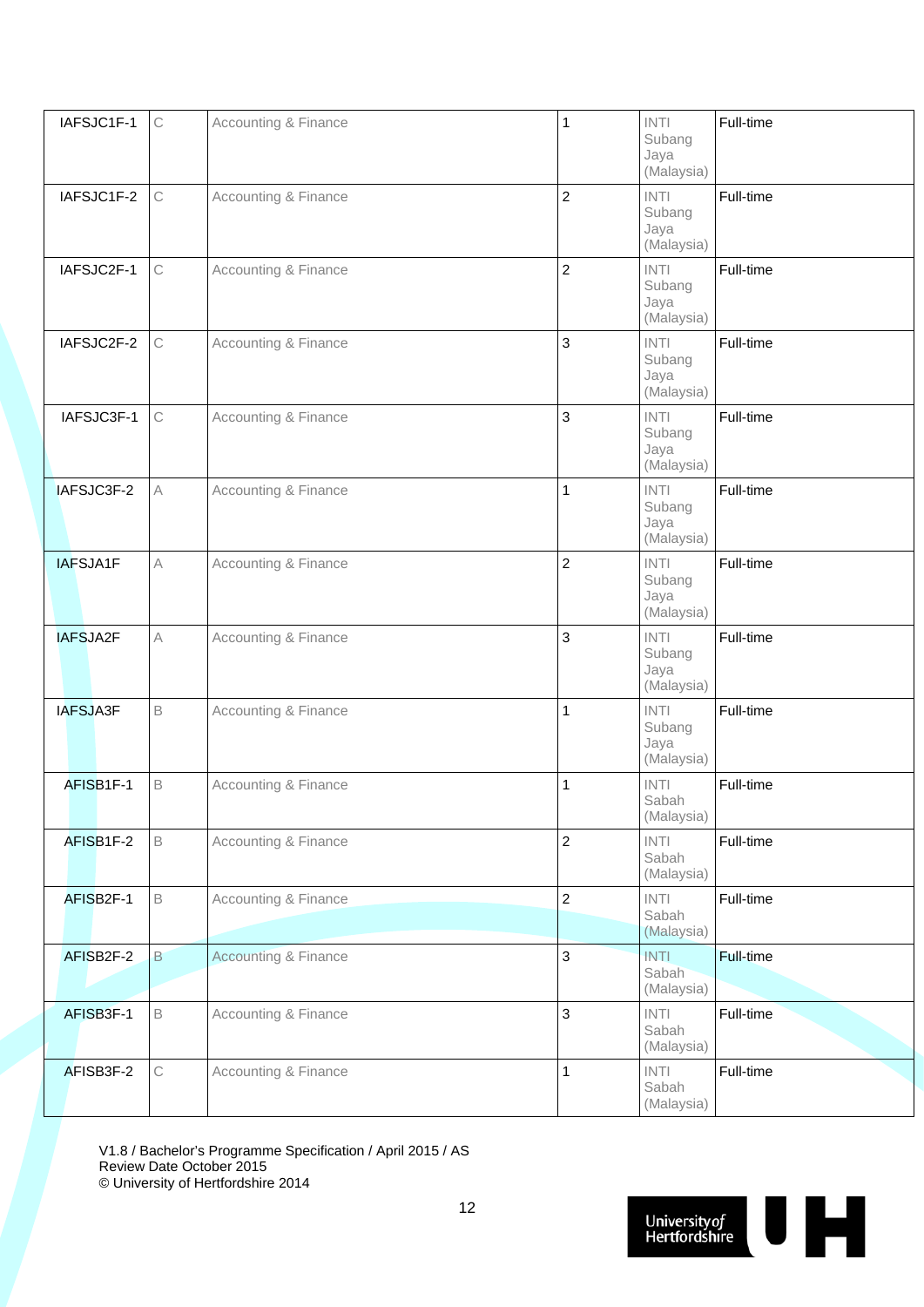| AFISC1F-1  | $\mathbb C$               | Accounting & Finance            | 1              | <b>INTI</b><br>Sabah<br>(Malaysia)                  | Full-time |
|------------|---------------------------|---------------------------------|----------------|-----------------------------------------------------|-----------|
| AFISC1F-2  | $\mathbb C$               | <b>Accounting &amp; Finance</b> | $\overline{2}$ | <b>INTI</b><br>Sabah<br>(Malaysia)                  | Full-time |
| AFISC2F-1  | $\mathsf C$               | <b>Accounting &amp; Finance</b> | $\overline{2}$ | <b>INTI</b><br>Sabah<br>(Malaysia)                  | Full-time |
| AFISC2F-2  | $\mathbb C$               | Accounting & Finance            | 3              | <b>INTI</b><br>Sabah<br>(Malaysia)                  | Full-time |
| AFISC3F-1  | $\mathbb C$               | <b>Accounting &amp; Finance</b> | 3              | <b>INTI</b><br>Sabah<br>(Malaysia)                  | Full-time |
| AFISC2F-2  | Α                         | Accounting & Finance            | 1              | <b>INTI</b><br>Sabah<br>(Malaysia)                  | Full-time |
| AFISA1F    | $\mathsf A$               | <b>Accounting &amp; Finance</b> | $\overline{c}$ | <b>INTI</b><br>Sabah<br>(Malaysia)                  | Full-time |
| AFISA2F    | $\mathsf A$               | <b>Accounting &amp; Finance</b> | 3              | <b>INTI</b><br>Sabah<br>(Malaysia)                  | Full-time |
| AFISA3F    | $\mathsf B$               | Accounting & Finance            | 1              | <b>INTI</b><br>Sabah<br>(Malaysia)                  | Full-time |
| AFIKLB1F-1 | $\mathsf B$               | Accounting & Finance            | 1              | <b>INTI Kuala Full-time</b><br>Lumpur<br>(Malaysia) |           |
| AFIKLB1F-2 | $\mathsf B$               | Accounting & Finance            | $\overline{c}$ | INTI Kuala Full-time<br>Lumpur<br>(Malaysia)        |           |
| AFIKLB2F-1 | $\mathsf B$               | <b>Accounting &amp; Finance</b> | $\overline{c}$ | INTI Kuala Full-time<br>Lumpur<br>(Malaysia)        |           |
| AFIKLB2F-2 | B                         | <b>Accounting &amp; Finance</b> | 3              | INTI Kuala Full-time<br>Lumpur<br>(Malaysia)        |           |
| AFIKLB3F-1 | $\mathsf B$               |                                 | 3              | INTI Kuala Full-time<br>Lumpur<br>(Malaysia)        |           |
| AFIKLB3F-2 | $\mathbb C$               | <b>Accounting &amp; Finance</b> | $\mathbf{1}$   | <b>INTI Kuala Full-time</b><br>Lumpur<br>(Malaysia) |           |
| AFIKLC1F-1 | $\mathsf{C}$              | Accounting & Finance            | 1              | INTI Kuala Full-time<br>Lumpur<br>(Malaysia)        |           |
| AFIKLC1F-2 | $\mathop{\rm C}\nolimits$ | Accounting & Finance            | $\overline{c}$ | INTI Kuala Full-time<br>Lumpur<br>(Malaysia)        |           |

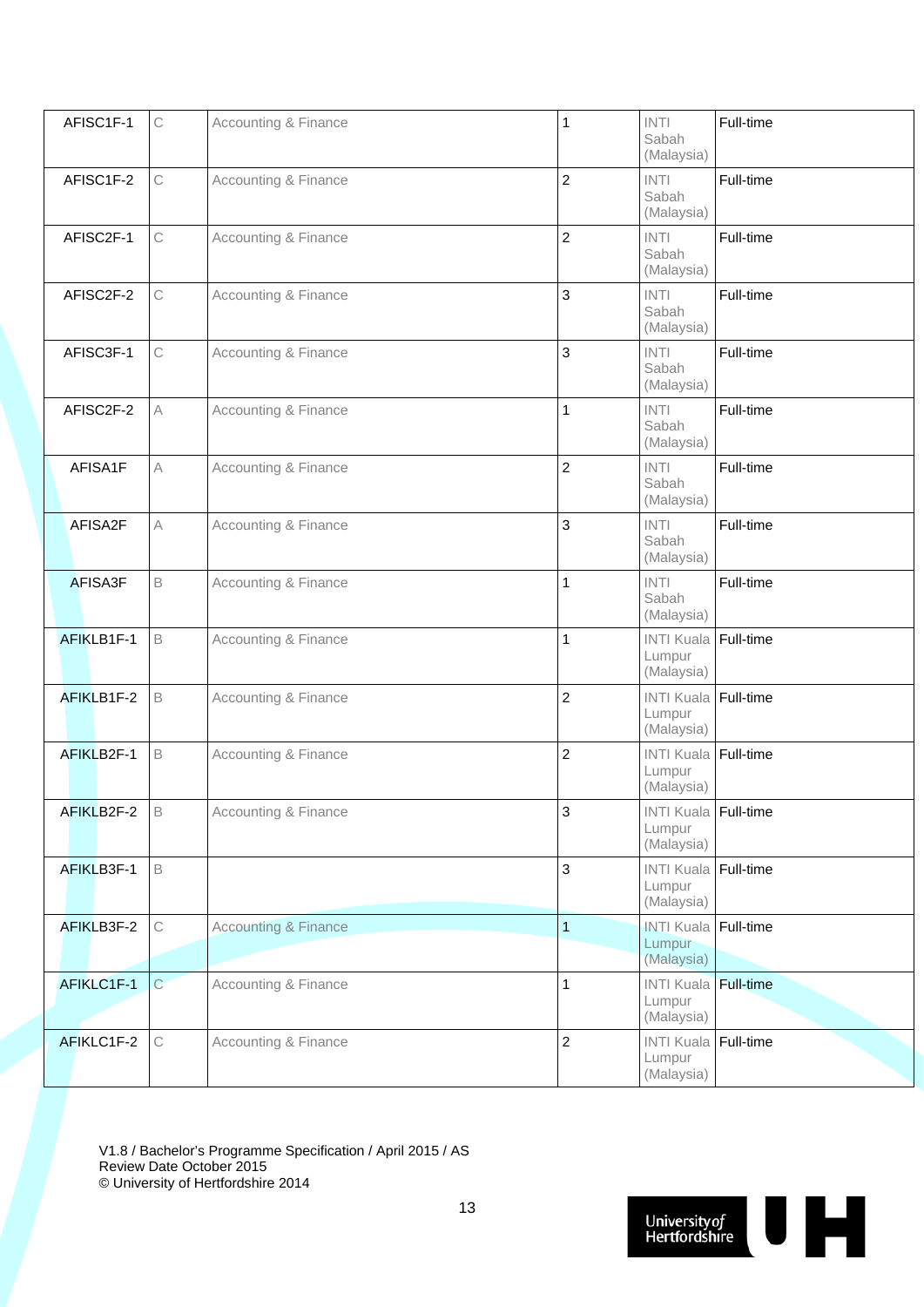| AFIKLC2F-1 | C           | Accounting & Finance | $\overline{c}$ | <b>INTI Kuala Full-time</b><br>Lumpur<br>(Malaysia)   |  |
|------------|-------------|----------------------|----------------|-------------------------------------------------------|--|
| AFIKLC2F-2 | C           | Accounting & Finance | 3              | <b>INTI Kuala   Full-time</b><br>Lumpur<br>(Malaysia) |  |
| AFIKLC3F-1 | $\mathbb C$ | Accounting & Finance | 3              | <b>INTI Kuala Full-time</b><br>Lumpur<br>(Malaysia)   |  |
| AFIKLC3F-2 | C           | Accounting & Finance |                | <b>INTI Kuala Full-time</b><br>Lumpur<br>(Malaysia)   |  |
| AFIKLA1F   | A           | Accounting & Finance | $\overline{c}$ | <b>INTI Kuala Full-time</b><br>Lumpur<br>(Malaysia)   |  |
| AFIKLA2F   | A           | Accounting & Finance | 3              | <b>INTI Kuala   Full-time</b><br>Lumpur<br>(Malaysia) |  |
| AFIKLA3F   | A           | Accounting & Finance | 3              | <b>INTI Kuala Full-time</b><br>Lumpur<br>(Malaysia)   |  |

The programme is managed by:

- A Dean of School or Head of School and Head of Programme.
- Head of Programme is responsible for the day to day management and who advise students on the programme as a whole.
- Programme Officer will assist the Head of Programme in the management of the programme.
- Marketing Officers, with specific responsibility for open days and selection of students.
- Head of INTI and Laureate International Partnerships at the University of Hertfordshire Business School
- Link Tutor from the University of Hertfordshire Business School
- A Programme Committee, the membership of which includes the Link Tutors and students

# Programme-specific assessment regulations

The programme is compliant with the University's academic regulations [\(UPR AS11,](http://sitem.herts.ac.uk/secreg/upr/AS11.htm) [UPR AS12](http://sitem.herts.ac.uk/secreg/upr/AS12.htm) or [UPR](http://sitem.herts.ac.uk/secreg/upr/AS13.htm)  [AS13,](http://sitem.herts.ac.uk/secreg/upr/AS13.htm) [UPR AS14\)](http://sitem.herts.ac.uk/secreg/upr/AS14.htm).

Further points of clarification and interpretation relevant to this specific programme are given below:

- INTI operates a strict attendance requirement policy. Attendance at each individual module is monitored by INTI staff.
- Students who fall below this requirement will need to re-enrol on the module(s) affected.
- Penalties related to non-attendance are detailed by the campus documentation and are at the discretion of the Exam Board.
- The Malaysian Qualifications Agency (MQA) mandates that a number of additional subjects be studied alongside undergraduate programmes. Students are required to pass these in order to graduate.
- Students must pass Principles of Accounting and Finance to progress to Level 5
- Students have to pass English for Business Study and 2 (INTI Modules) to progress to Level 6

**In addition to the above, programmes at INTI are in compliance with Malaysia's Ministry of Education's regulations, Malaysian Qualification Framework (MQF), and the Malaysian Qualification Agency's (MQA) requirements.** 

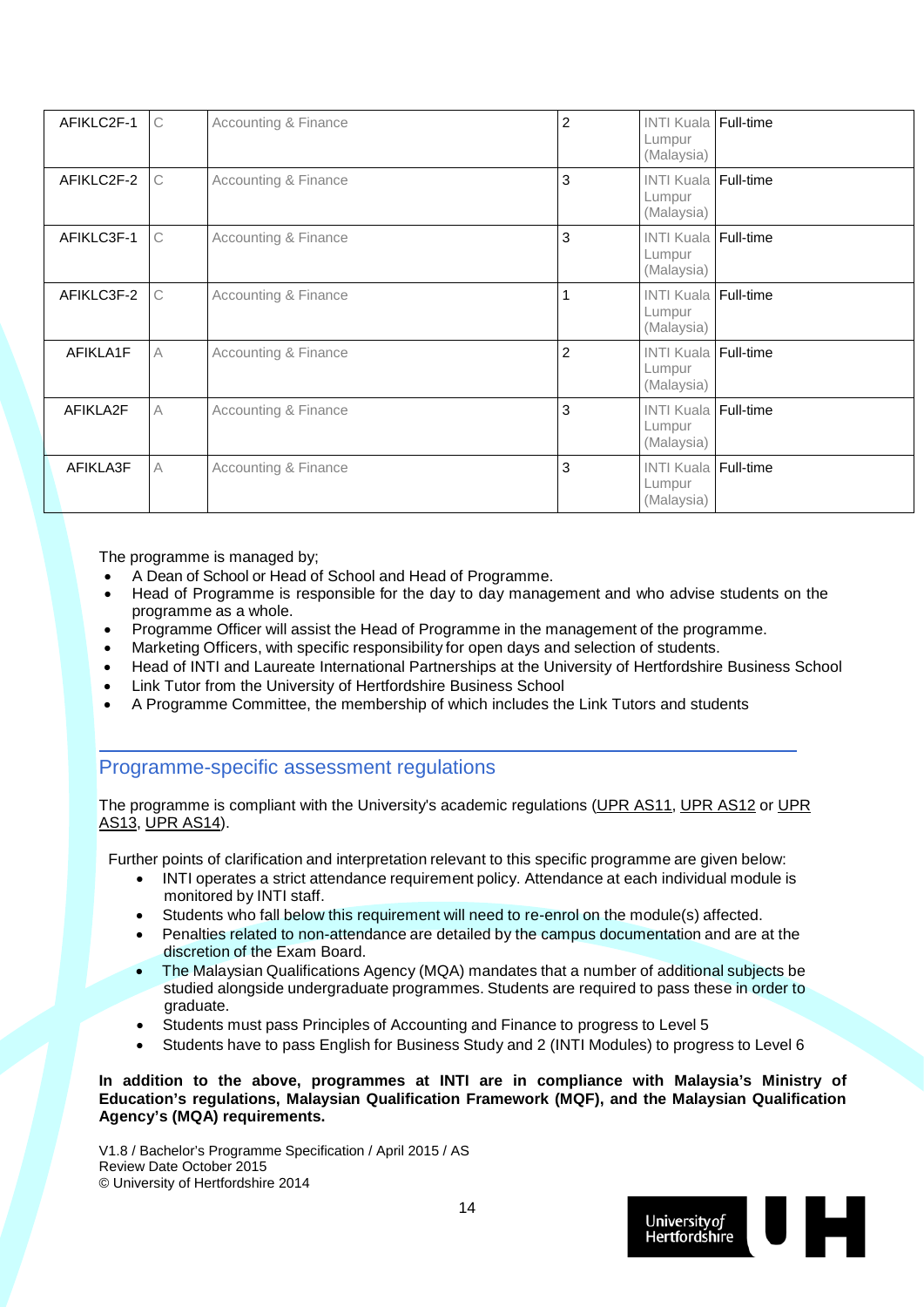**The following are MOE, MQF, MQA and Programme Standards for Accounting key requirements which students must comply with to graduate:**

- **Attempt and pass minimum 5 General Study subjects into a bachelor's degree programme; known as** *Mata Pelajaran Umun (MPU);*
- **Complete 126 (Malaysian) credits to graduate. This is an increase in the minimum (Malaysian) credits required to graduate from 120 credits to 126 credits. This means an additional 240 hours of learning and would require INTI students to enroll and pass additional subjects.**

| <b>INTI Modules</b><br><b>Module Title</b> | Code<br>Module | Credit<br>Points<br>E | ð<br>Delivery<br>approus- | Examination<br>8 <sup>o</sup> | Coursework<br>$\aleph$ | Practical<br>$\aleph$ | <b>Semesters</b> |
|--------------------------------------------|----------------|-----------------------|---------------------------|-------------------------------|------------------------|-----------------------|------------------|
| Malaysian General Studies U1               | <b>INTI</b>    | 3                     | English                   | 30                            | 70                     | $\mathbf 0$           | ABC              |
| Malaysian General Studies U1               | <b>INTI</b>    | 3                     | English                   | 30                            | 70                     | $\mathbf 0$           | <b>ABC</b>       |
| Malaysian General Studies U2               | <b>INTI</b>    | 3                     | English                   | 30                            | 70                     | $\mathbf 0$           | <b>ABC</b>       |
| Malaysian General Studies U3               | <b>INTI</b>    | 3                     | English                   | 30                            | 70                     | $\mathbf 0$           | ABC              |
| Malaysian General Studies U4               | <b>INTI</b>    | 2                     | English                   | 30                            | 70                     | $\mathbf 0$           | <b>ABC</b>       |

# Other sources of information

- Definitive Module Documents
- Module Guides
- Student Handbook
- A-Z quide
	- <http://www.studynet1.herts.ac.uk/ptl/common/support.nsf/support?ReadForm>
- University of Hertfordshire Course website: <http://www.herts.ac.uk/courses/>
- QAA Benchmark Statement website: <http://www.qaa.ac.uk/assuring-standards-and-quality/the-quality-code/subject-benchmark-statements>
- Frameworks for Higher Education Qualifications of UK Degree-Awarding Bodies (2014) [The Frameworks for Higher Education Qualifications of UK Degree-Awarding Bodies](http://www.qaa.ac.uk/publications/information-and-guidance/publication?PubID=2843#.VT8b6ZNH50F)
- SEEC Credit Level Descriptors for Further and Higher Education 2010: <http://www.seec.org.uk/wp-content/uploads/2013/seec-files/SEEC%20Level%20Descriptors%202010.pdf>
- **External Quality Review report website:** [http://www.qaa.ac.uk/reviews-and-reports/provider?UKPRN=10007147#.VCFXlha\\_hSU](http://www.qaa.ac.uk/reviews-and-reports/provider?UKPRN=10007147#.VCFXlha_hSU)
- UNISTATS website: <http://www.unistats.com/>
- University of Hertfordshire Academic Quality website: (StudyNet → Staff → Department Lists → Academic Quality Office)
- Structure & Assessment Regulations Undergraduate & Taught Postgraduate Programmes, UPR AS14: <http://sitem.herts.ac.uk/secreg/upr/AS14.htm>
- Learning and Teaching Policy and Graduate Attributes, UPR TL03: <http://sitem.herts.ac.uk/secreg/upr/TL03.htm>
- Admissions Undergraduate & Taught Postgraduate Students, UPR SA03: <http://sitem.herts.ac.uk/secreg/upr/SA03.htm>
- Academic Quality, UPR AS17: <http://sitem.herts.ac.uk/secreg/upr/AS17.htm> Index of UPRs for students:

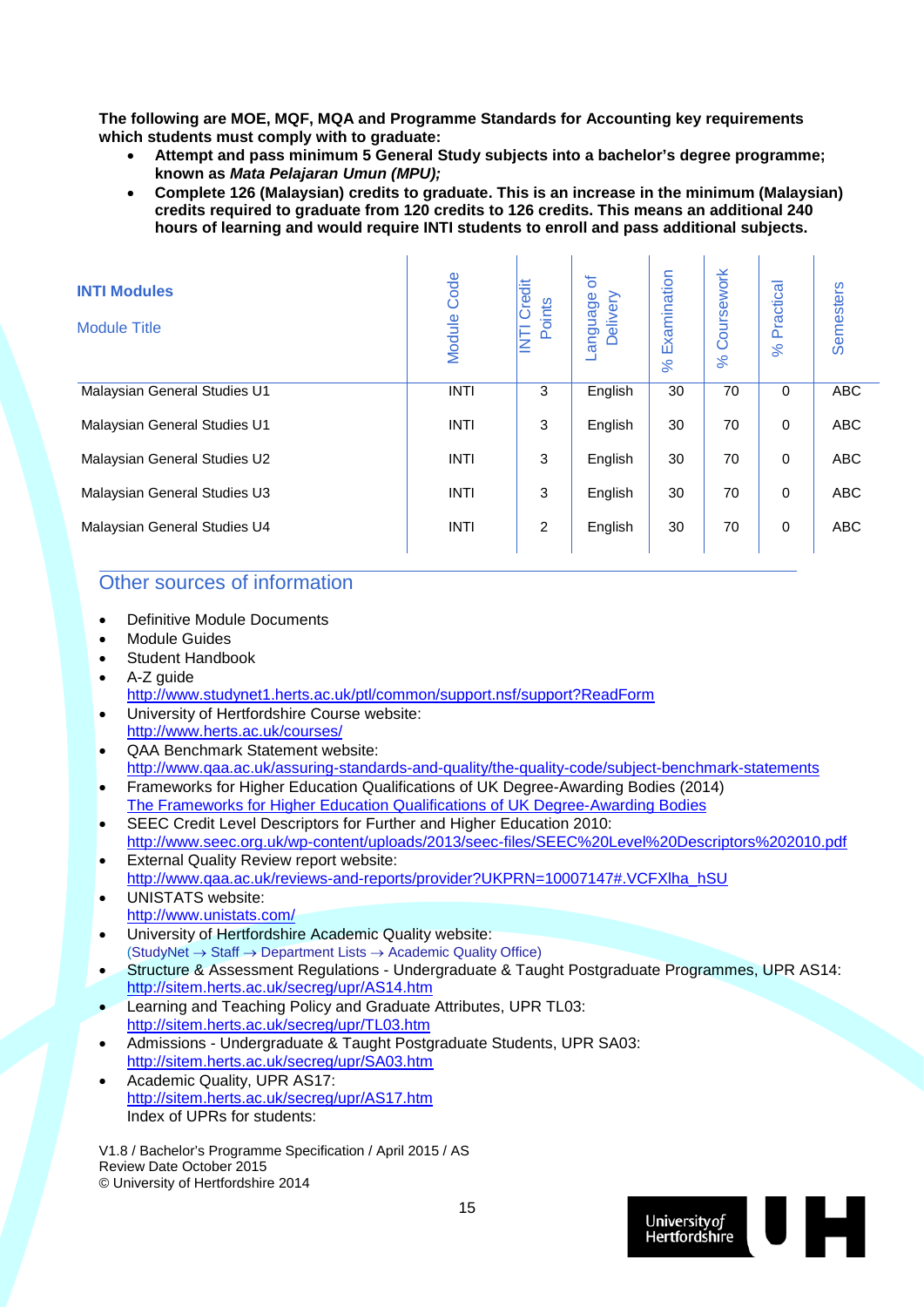[http://sitem.herts.ac.uk/secreg/upr\\_azlist\\_info.htm](http://sitem.herts.ac.uk/secreg/upr_azlist_info.htm)

• Information on Programme and Module External Examiners [http://www.studynet1.herts.ac.uk/ptl/common/studentcentre.nsf/Teaching+Documents/184A221E5EECA](http://www.studynet1.herts.ac.uk/ptl/common/studentcentre.nsf/Teaching+Documents/184A221E5EECA6B780257A5C00250BA9?OpenDocument) [6B780257A5C00250BA9?OpenDocument](http://www.studynet1.herts.ac.uk/ptl/common/studentcentre.nsf/Teaching+Documents/184A221E5EECA6B780257A5C00250BA9?OpenDocument)

# Other information relevant to the programme

INTI Colleges operate on a basis of 2.5 semesters per annum, with the short semester beginning in January. There are 3 intakes to the programme per year (January, April and August).The Malaysian Qualifications Agency (MQA) mandates that a number of additional subjects be studied alongside undergraduate programmes.

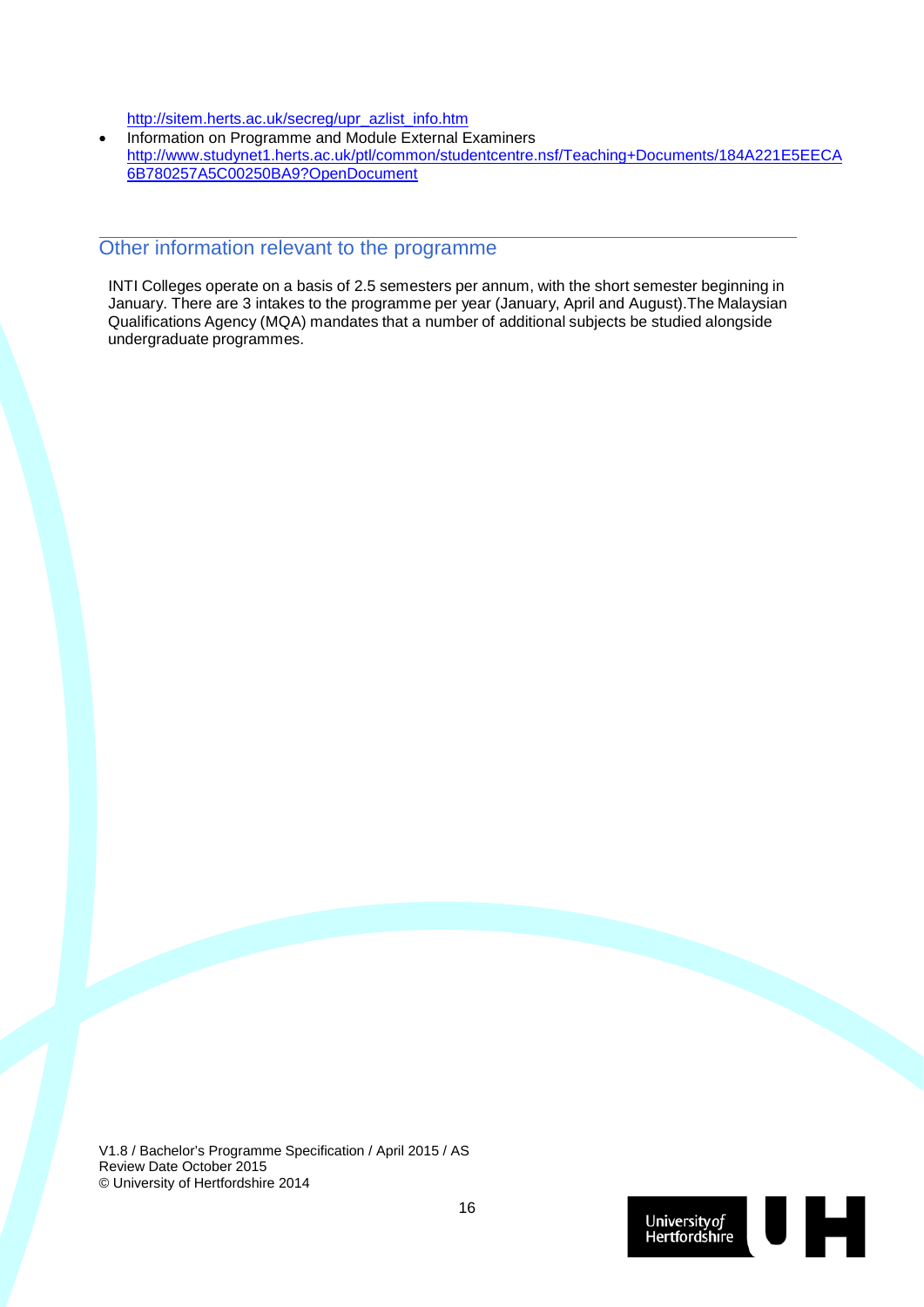# University policies relevant to the Programme

The University undertakes to use all reasonable endeavors to deliver, assess and administer this programme in accordance with this Programme Specification. At the same time it is recognised that it is in the nature of academic developments that changes, for example to the structure, curriculum, and assessment of a programme may be necessary in order to ensure that the programme remains up to date, in response to issues raised as a result of on-going monitoring and evaluation, and/or in order to conform to new regulatory requirements imposed by this institution, by professional or statutory bodies, or by national or governmental bodies.

The programme operates within the guidelines and policies relating to equal opportunities and environmental issues which may be agreed from time to time by the Board of Governors and/or the Academic Board of the University.

Where the programme is offered in collaboration with another institution these policies and guidelines will normally be those of the partner institution.

The programme operates in accordance with the University's Regulations Governing Studies Involving the Use of Human Subjects [\(UPR RE01\)](http://sitem.herts.ac.uk/secreg/upr/RE01.htm) agreed from time to time by the Academic Board of the University. However, where the programme is offered in collaboration with another institution (for example through a franchise arrangement for all or part of the programme) then specific approval must be obtained from the University for the operation of the programme within ethical guidelines prepared by the partner institution. The partner institution will be responsible for all insurance liability in connection with the observance of ethical guidelines.

fenne Bell

Signed ………………………………………………………….... Date……24.07.2015……..

Denise Ball Associate Dean of School (Academic Quality Assurance)

If you would like this information in an alternative format please contact: Julie Wendell, Senior Administrator (Overseas Programmes), [j.a.wendell@herts.ac.uk](mailto:j.a.wendell@herts.ac.uk)

If you wish to receive a copy of the latest Programme Annual Monitoring and Evaluation Report (AMER) and/or the External Examiner's Report for the programme, please email a request to aqo@herts.ac.uk

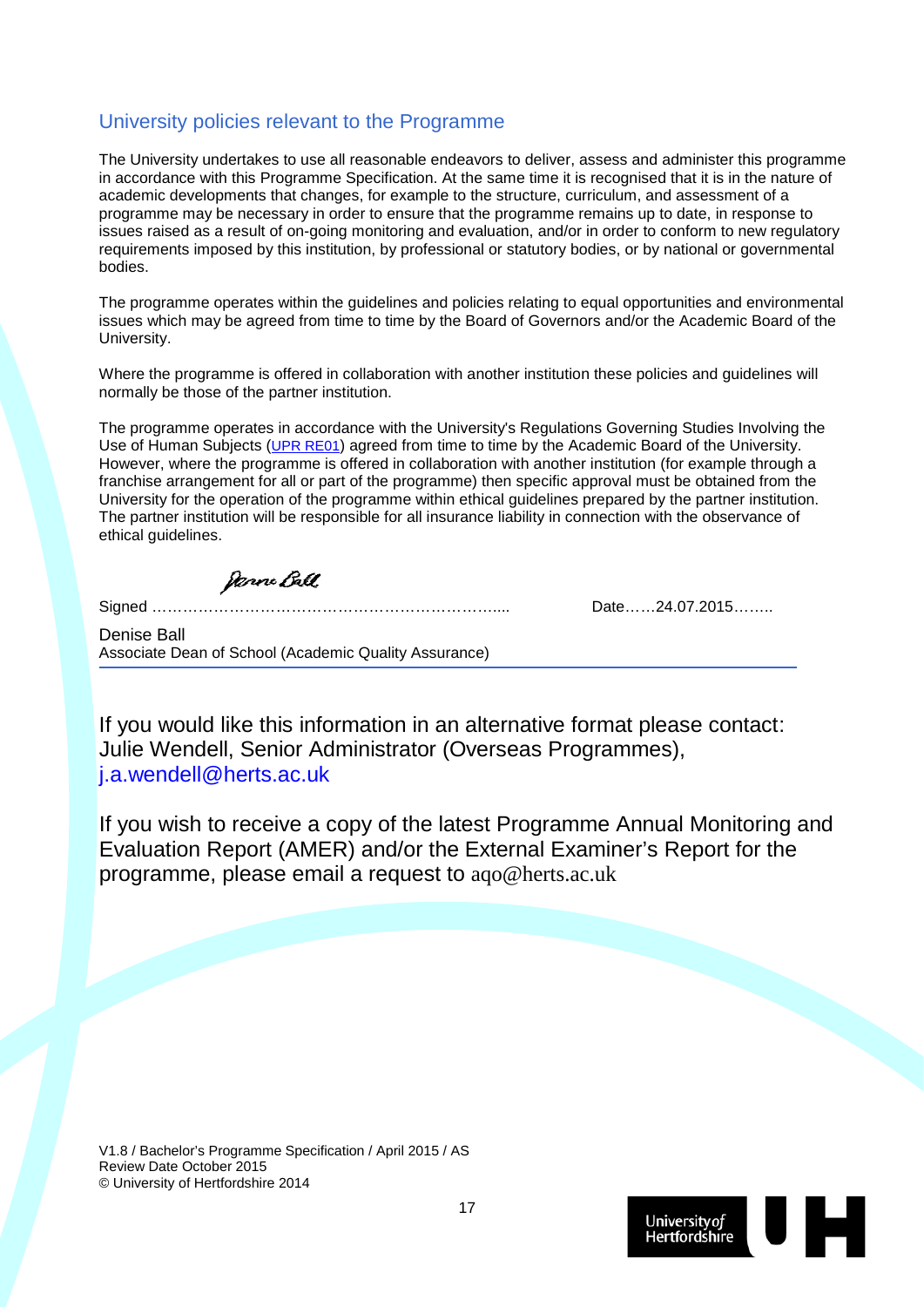# J H University*of*<br>Hertfordshire **BA (Hons) Accounting and Finance**

# Table 2: Development of Programme Learning Outcomes in the Constituent Modules

This map identifies where the programme learning outcomes are assessed in the constituent modules. It provides (i) an aid to academic staff in understanding how individual modules contribute to the programme aims (ii) a checklist for quality control purposes and (iii) a means to help students monitor their own learning, personal and professional development as the programme progresses.

|              |                                                 | mme Learning Outcomes (as identified in section 1 and the following |             |          |                                                           |          |   |                   |           |   |               |  |   |                     |   |   |  |  |          |                      |              |  |  |
|--------------|-------------------------------------------------|---------------------------------------------------------------------|-------------|----------|-----------------------------------------------------------|----------|---|-------------------|-----------|---|---------------|--|---|---------------------|---|---|--|--|----------|----------------------|--------------|--|--|
|              |                                                 |                                                                     | Knowledge & |          |                                                           |          |   | <b>Intellectu</b> |           |   | Practical     |  |   | Transferable Skills |   |   |  |  |          |                      |              |  |  |
|              |                                                 |                                                                     |             |          | Understanding                                             |          |   |                   | al Skills |   | <b>Skills</b> |  |   |                     |   |   |  |  |          |                      |              |  |  |
|              | <b>Module Title</b>                             | Module Code                                                         |             |          | A1   A2   A3   A4   A5   B1   B2   B3   C1   C2   C3   C4 |          |   |                   |           |   |               |  |   |                     |   |   |  |  |          | D1 D2 D3 D4 D5 D6 D7 |              |  |  |
|              | <b>Principles of Accounting and Finance</b>     |                                                                     | ×           |          |                                                           |          |   |                   |           |   |               |  |   |                     |   |   |  |  |          |                      |              |  |  |
|              | <b>Economics for Business</b>                   |                                                                     | $\times$    | ×        |                                                           |          |   |                   |           |   |               |  |   |                     |   |   |  |  |          |                      |              |  |  |
| $e$ vel 4    | Quantitative Analysis for Accounting & Finance  |                                                                     | ×           |          |                                                           |          |   |                   |           |   |               |  |   |                     | × |   |  |  | ×        |                      |              |  |  |
|              | The Accounting & Finance Professional           |                                                                     |             | $\times$ |                                                           | $\times$ | × |                   |           |   | ×             |  |   |                     |   | × |  |  |          | ×                    |              |  |  |
|              | Law for Accounting and Finance                  |                                                                     | ×           | ×        |                                                           |          |   |                   |           |   |               |  | x |                     |   |   |  |  |          |                      |              |  |  |
|              | <b>Global Perspectives in Economics</b>         | See Campus                                                          | $\times$    |          |                                                           |          |   |                   |           |   |               |  |   |                     |   |   |  |  |          |                      |              |  |  |
|              | <b>Financial Accounting and Reporting</b>       | <b>Module Code</b>                                                  |             |          |                                                           |          |   |                   |           |   |               |  |   |                     |   |   |  |  |          |                      |              |  |  |
| <b>آیا</b>   | Enterprise                                      | <b>Matrix</b>                                                       | $\times$    | ×        |                                                           |          |   |                   |           |   |               |  |   |                     |   |   |  |  |          |                      |              |  |  |
| <b>level</b> | Enhancing Employability in Accounting & Finance | on                                                                  |             | $\times$ | $\times$                                                  |          |   |                   |           |   |               |  |   |                     |   |   |  |  |          |                      |              |  |  |
|              | <b>Principles of Corporate Finance</b>          | Page 7                                                              | $\times$    |          |                                                           |          |   |                   |           |   |               |  |   |                     |   |   |  |  |          | ×                    |              |  |  |
|              | Cost and Performance Management                 |                                                                     | ×           | ×        |                                                           |          |   |                   |           |   |               |  |   |                     |   |   |  |  |          | ×                    | $\times$     |  |  |
|              | Contemporary Issues in Accounting & Finance     |                                                                     |             | $\times$ | ×                                                         |          | × |                   |           |   |               |  |   |                     |   |   |  |  |          |                      |              |  |  |
| <b>l</b> co  | <b>Financial Strategy</b>                       |                                                                     |             | $\times$ |                                                           |          | × |                   |           |   |               |  | x |                     |   |   |  |  |          |                      |              |  |  |
| evel         | <b>Advanced Corporate Finance</b>               |                                                                     |             | $\times$ | $\boldsymbol{\mathsf{x}}$                                 |          | ᄎ |                   |           |   |               |  | x |                     |   |   |  |  |          |                      |              |  |  |
|              | <b>Strategic Management Accounting</b>          |                                                                     |             |          |                                                           |          |   |                   |           |   |               |  |   |                     |   |   |  |  |          |                      |              |  |  |
|              | <b>Business and Commercial Awareness</b>        |                                                                     |             | $\times$ | x                                                         |          | × | $\times$          | X         | × | ∣ X           |  | × |                     | x | × |  |  | $\times$ | $\times$             | $\mathsf{X}$ |  |  |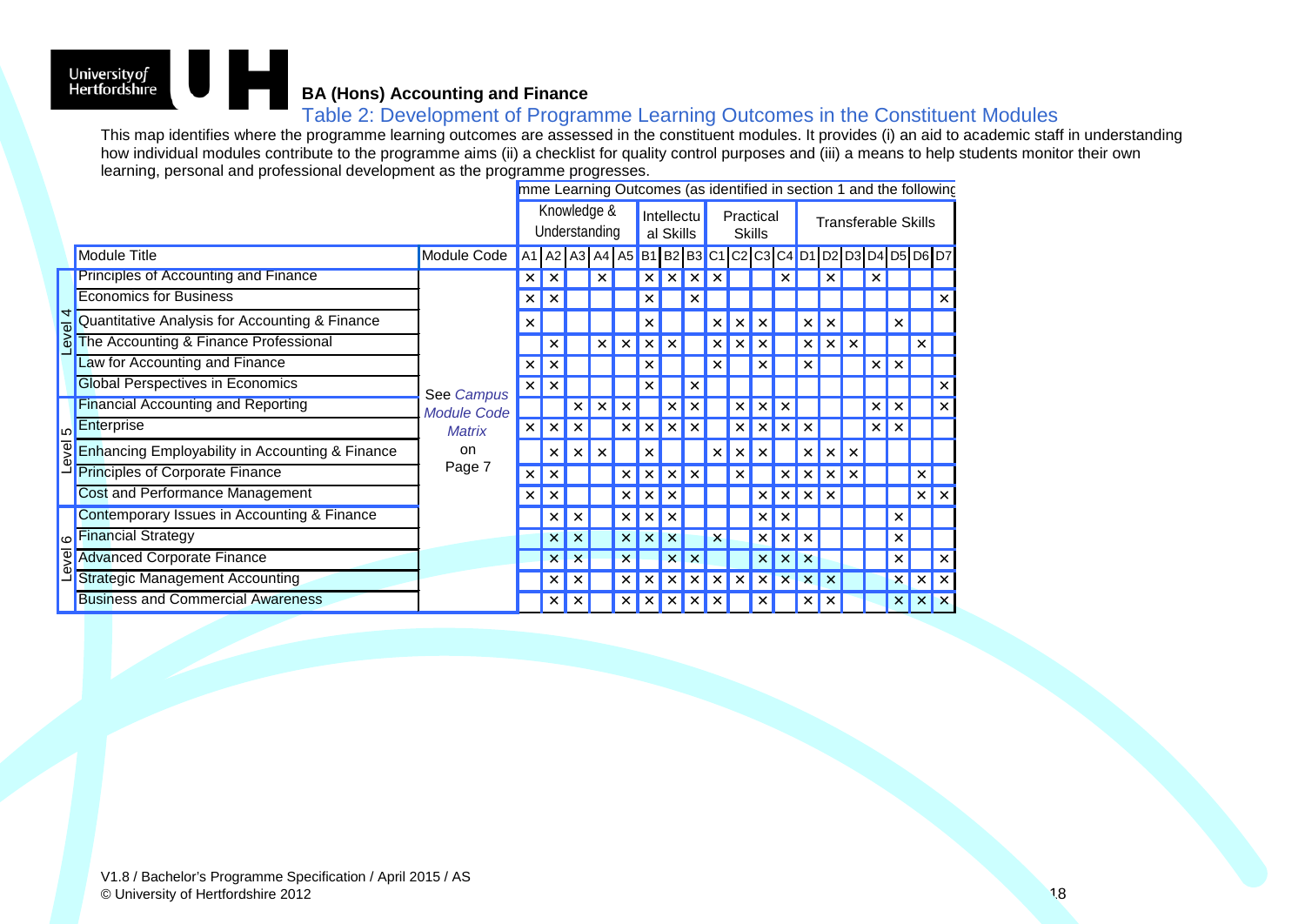

**Key to Programme Learning Outcomes**

**Knowledge and Understanding e.g.**

#### A1 The business environment

A2 How accounting, finance and supporting fields of study may be applied within an organisational context

A3 Contemporary theories and empirical evidence for selected aspects of accounting and finance

A4 Finance arrangements and governance structures of business entities

A5 The language and practices of accounting and finance

#### **Intellectual Skills e.g.**

B1 Analyse and evaluate economic, business, accounting and finance information for decision-making purposes

B2 Evaluate the role of accounting and finance within an organisation

B3 Evaluate the impact of a wider international, economic, political and social environment on accounting and finance

#### **Practical Skills**

C1 Conduct research through the creation, extraction and analysis of data from multiple sources

C2 Apply relevant software in the analysis and communication of accounting and/or other information

C3 Exercise numerical skills for the analysis of data in both structured and unstructured situations

C4 Prepare financial statements and record economic events

#### **Transferable Skills**

D1 Communicate effectively, both orally and in writing

- D<sub>2</sub> Make effective use of IT tools.
- D3 Work effectively within a team.
- D4 Manipulate, sort and present data.

D5 Undertake effective problem solving and decision-making using appropriate quantitative and qualitative techniques

D6 Demonstrate the ability to use academic, enterprise and employability skills in both scholarly and work-based environments.

D7 Operate in the dynamic global arena and to appreciate contemporary and cross cultural difference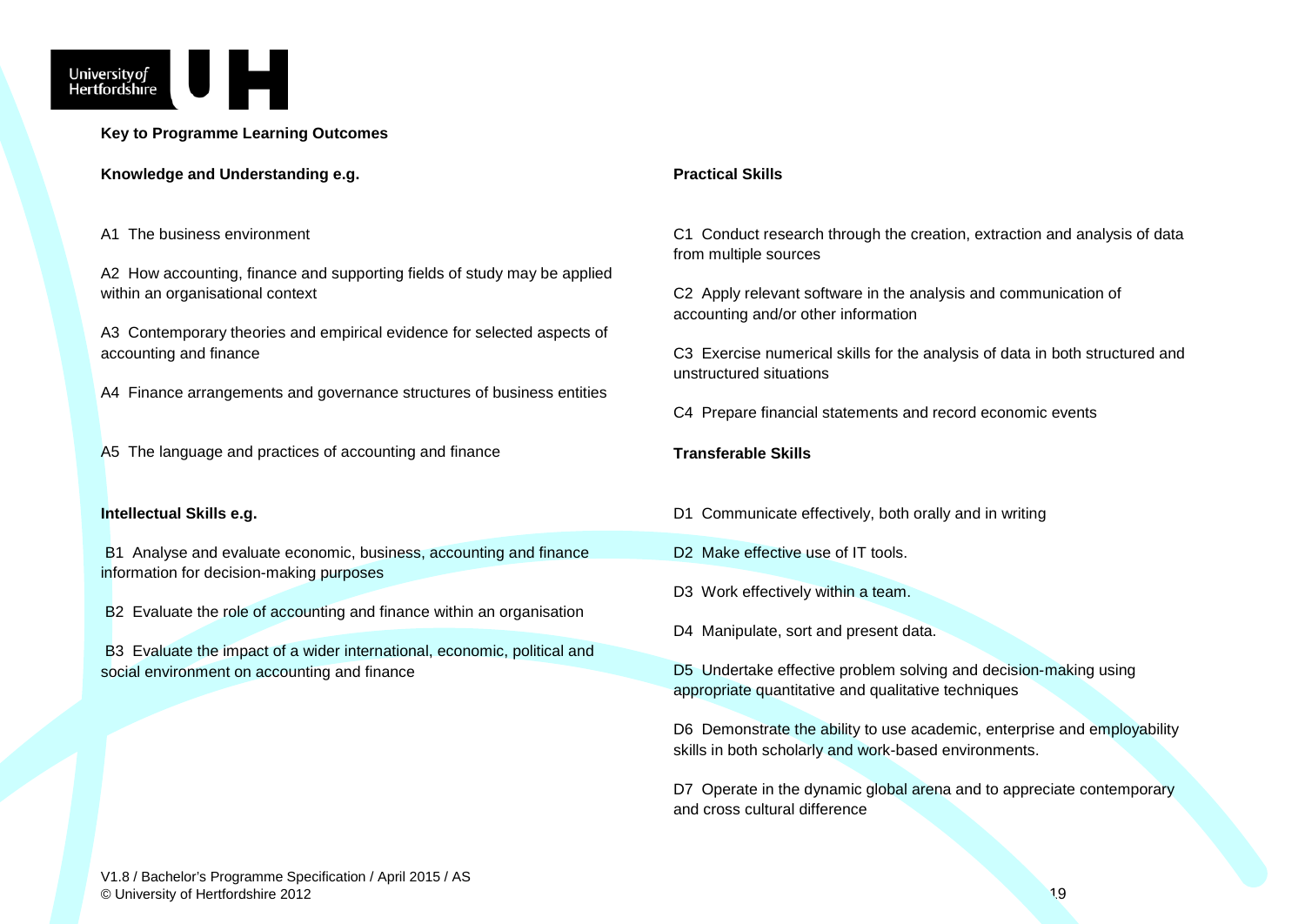

**Transition Module Map: BA (Hons) Accounting and Finance**

|                | <b>Existing BACFIN Structure</b> |                                                                   |                           |                         |                |                |                  | <b>Replacement Modules in Updated BACFIN</b>    | <b>Remarks</b>     |                  |              |                                                                                                                                                                                                            |
|----------------|----------------------------------|-------------------------------------------------------------------|---------------------------|-------------------------|----------------|----------------|------------------|-------------------------------------------------|--------------------|------------------|--------------|------------------------------------------------------------------------------------------------------------------------------------------------------------------------------------------------------------|
|                | <b>INTI Code</b>                 | <b>Module Title</b>                                               | <b>INTI</b><br><b>Crs</b> | <b>UH</b><br><b>Crs</b> | C/E            | $\mathbf{L}$   | <b>INTI Code</b> | <b>Module Title</b>                             | <b>INTI</b><br>Crs | <b>UH</b><br>Crs | C/E          |                                                                                                                                                                                                            |
| 4              | ACC2207                          | Principles of Accounting<br>and Finance                           | 8                         | 30                      | C              | 4              | <b>ACC2218</b>   | <b>Accounting Principles</b>                    | 8                  | 30               | C            | Similar LO. Some content moved<br>into accounting in society or the<br>Accounting Professional but the<br>overall level maintains the same<br>attainment benchmarks.                                       |
| 4              | ECO2204                          | <b>Economics for Business</b>                                     | 4                         | 15                      | $\mathsf{C}$   | 4              | ECO2224          | Economics for<br>Accountants                    | 4                  | 15               | C            | Similar LO. Change in module<br>title only to focus on students<br>studying accounting.                                                                                                                    |
| 4              | ECO2205                          | Global Perspectives in<br>Economics                               | $\overline{4}$            | 15                      | $\mathsf{C}$   | 4              | ECO2114          | Accounting and Society                          | 4                  | 15               | C            | The global perspectives module<br>was not well received by<br>students and this has been<br>changed to give a more<br>contextualised understanding of<br>the accountant's role in society<br>and business. |
| $\overline{4}$ | LAW2203                          | Law for Accounting and<br>Finance                                 | $\overline{4}$            | 15                      | $\mathsf{C}$   | $\overline{4}$ | LAW2214          | Ethics, Governance and<br>Law                   | 4                  | 15               | C            | Similar LO. Change in module<br>title only.                                                                                                                                                                |
| $\overline{a}$ | MGT2208                          | The Accounting and<br><b>Finance Professional</b>                 | 8                         | 30                      | C              | $\overline{4}$ | <b>MGT2218</b>   | The Accounting<br>Professional                  | 8                  | 30               | $\mathsf{C}$ | Similar LO. Change in module<br>title and absorbed some content<br>removed from Accounting<br>Principles.                                                                                                  |
| $\overline{4}$ | <b>STA2206</b>                   | <b>Quantitative Analysis for</b><br><b>Accounting and Finance</b> | $\overline{4}$            | 15                      | $\overline{C}$ | $\overline{a}$ | STA2214          | <b>Analytical Techniques</b><br>for Accountants | $\overline{4}$     | 15               | $\mathsf{C}$ | Similar LO. Change in module<br>title.                                                                                                                                                                     |
| $\overline{4}$ | <b>ENL2215</b>                   | <b>English for Business</b><br>Studies 1                          | $\overline{3}$            | $\Omega$                | $\mathsf{C}$   | 4              | <b>ENL2213</b>   | <b>English for Business</b><br>Studies 1        | $\overline{4}$     | $\Omega$         | $\mathsf{C}$ | INTI module. Same LO. Credit<br>hour increase to support<br>students whose first language is<br>not English.                                                                                               |
| 4              | <b>ENL2216</b>                   | <b>English for Business</b><br>Studies 2                          | 3                         | $\Omega$                | C              | 4              | <b>ENL2214</b>   | <b>English for Business</b><br>Studies 2        | 4                  | $\overline{0}$   | $\mathsf{C}$ | INTI module. Same LO. Credit<br>hour increase to support<br>students whose first language is<br>not English.                                                                                               |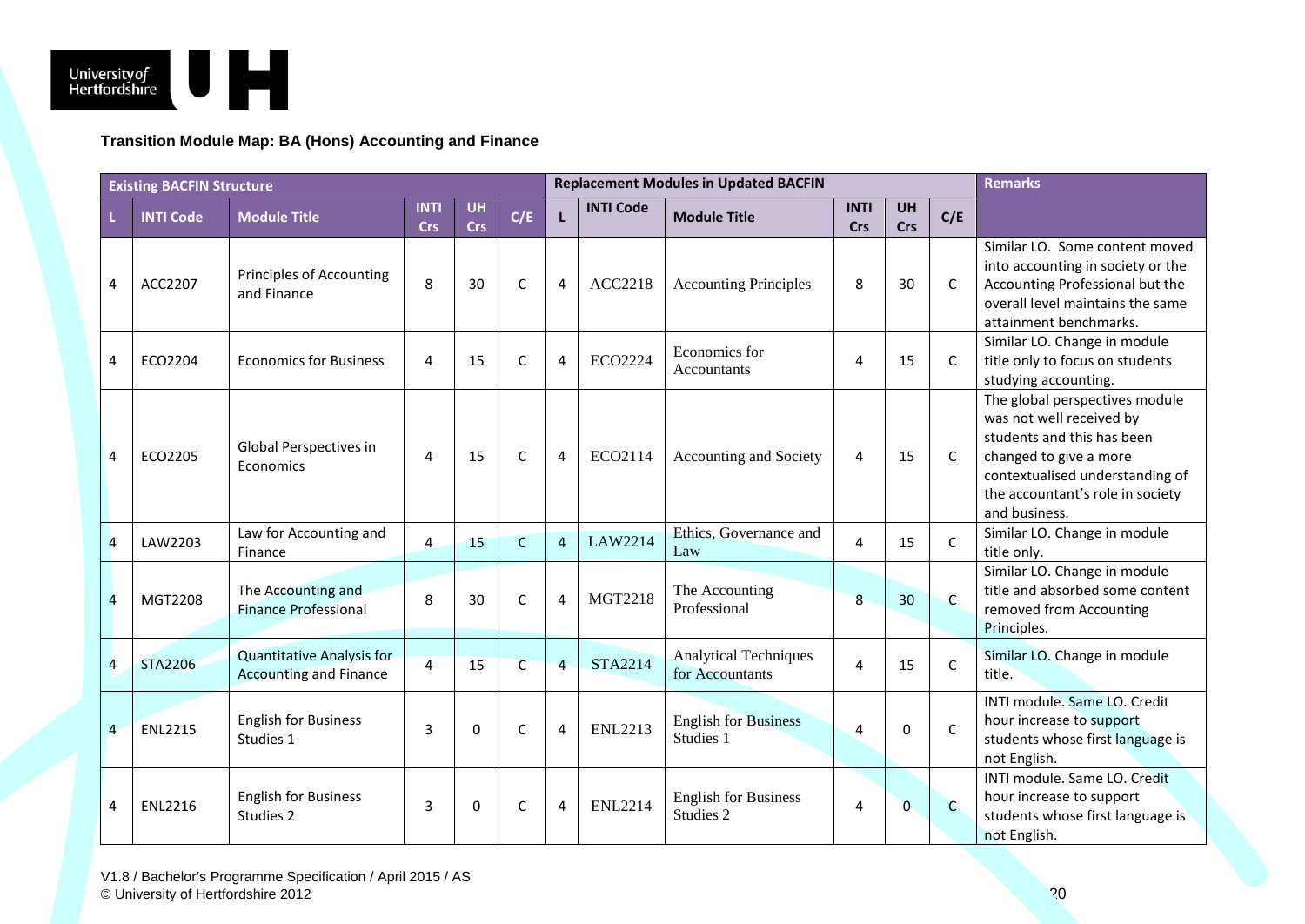

|                 | <b>Existing BACFIN Structure</b> |                                           |                           |                         |              | <b>Replacement Modules in Updated BACFIN</b> | <b>Remarks</b>   |                                                                             |                    |                  |              |                                                                                                                                                                                                                                                 |
|-----------------|----------------------------------|-------------------------------------------|---------------------------|-------------------------|--------------|----------------------------------------------|------------------|-----------------------------------------------------------------------------|--------------------|------------------|--------------|-------------------------------------------------------------------------------------------------------------------------------------------------------------------------------------------------------------------------------------------------|
| L               | <b>INTI Code</b>                 | <b>Module Title</b>                       | <b>INTI</b><br><b>Crs</b> | <b>UH</b><br><b>Crs</b> | C/E          | $\mathbf{L}$                                 | <b>INTI Code</b> | <b>Module Title</b>                                                         | <b>INTI</b><br>Crs | <b>UH</b><br>Crs | C/E          |                                                                                                                                                                                                                                                 |
| 5               | ACC3206                          | Financial Accounting and<br>Reporting     | 8                         | 30                      | $\mathsf{C}$ | 5                                            | <b>ACC3228</b>   | <b>Financial Reporting</b>                                                  | 8                  | 30               | $\mathsf{C}$ | Similar LO. Change in module<br>title only. Module mapped for<br>ACCA exemptions.                                                                                                                                                               |
| 5               | ACC3207                          | Cost and Performance<br>Management        | 8                         | 30                      | $\mathsf{C}$ | 5                                            | ACC3218          | Management<br>Accounting                                                    | 8                  | 30               | $\mathsf{C}$ | Similar LO. Change in module<br>title only. Module mapped for<br>ACCA exemptions.                                                                                                                                                               |
| 5               | <b>FIN3216</b>                   | Principles of Corporate<br>Finance        | 8                         | 30                      | $\mathsf{C}$ | 5                                            | <b>FIN3218</b>   | Corporate Finance                                                           | $\overline{4}$     | 30               | $\mathsf{C}$ | Similar LO. Change in module<br>title only. Module mapped for<br>ACCA exemptions.                                                                                                                                                               |
| 5               | <b>MPU3313H</b>                  | Entrepreneurship                          | 3                         | 15                      | $\mathsf{C}$ | 5                                            | ACC3214          | <b>Business Life Cycle</b>                                                  | $\overline{4}$     | 15               | $\mathsf{C}$ | Similar LO. Mapped to the same<br>PLO. An alternative module to<br>Entrepreneurship. There is now<br>more focus on the A&F roles in<br>enterprise rather than a wider<br>focus. This change in focus was a<br>result of student feedback given. |
|                 |                                  | <b>Enhancing Employability</b>            |                           |                         |              | 5                                            | MGT3234          | Enhancing<br>Employability in<br>Accounting $OR$                            | $\overline{4}$     | 15               | $\mathsf{C}$ | Similar LO. Change in module<br>title only.                                                                                                                                                                                                     |
| 5               | MGT3223                          | in Accounting and<br>Finance              | $\overline{4}$            | 15                      | $\mathsf{C}$ | 5                                            | MGT3244          | Professionalism in<br><b>Accounting for Direct</b><br><b>Entry Students</b> | $\overline{4}$     | 15               | $\mathsf{C}$ | . Content facilitates direct entry<br>students who may not have the<br>sufficient skills to study<br>accounting at this level of study.                                                                                                         |
| $6\phantom{1}6$ | ACC4207                          | <b>Advanced Corporate</b><br>Reporting    | 4                         | 15                      | $\mathsf{C}$ | 6                                            | <b>ACC4254</b>   | <b>Advanced Financial</b><br>Reporting                                      | $\overline{4}$     | 15               | C            | Similar LO. Change in module<br>title. Module mapped for ACCA<br>exemptions.                                                                                                                                                                    |
| 6               | ACC4211                          | <b>Strategic Management</b><br>Accounting | 4                         | 15                      | C            | 6                                            | <b>ACC4264</b>   | <b>Advanced Management</b><br>Accounting                                    | $\overline{a}$     | 15               | $\mathsf{C}$ | Similar LO. Change in module<br>title. Module mapped for ACCA<br>exemptions.                                                                                                                                                                    |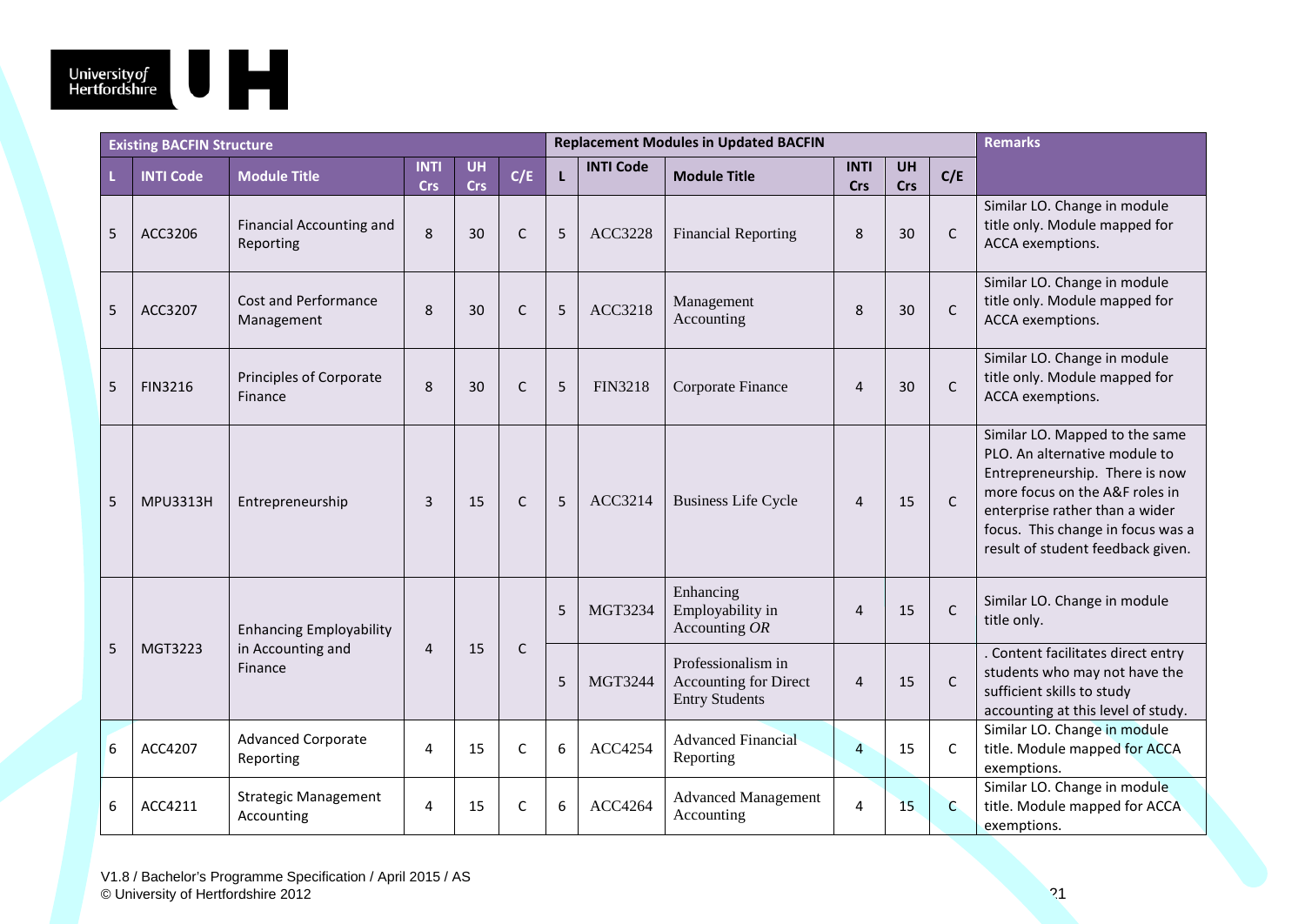

|   | <b>Existing BACFIN Structure</b> |                                                    |                           |                         |              | <b>Replacement Modules in Updated BACFIN</b> | <b>Remarks</b>   |                                                                           |                    |                  |                          |                                                                                                                                                                                                                |
|---|----------------------------------|----------------------------------------------------|---------------------------|-------------------------|--------------|----------------------------------------------|------------------|---------------------------------------------------------------------------|--------------------|------------------|--------------------------|----------------------------------------------------------------------------------------------------------------------------------------------------------------------------------------------------------------|
|   | <b>INTI Code</b>                 | <b>Module Title</b>                                | <b>INTI</b><br><b>Crs</b> | <b>UH</b><br><b>Crs</b> | C/E          | $\mathsf L$                                  | <b>INTI Code</b> | <b>Module Title</b>                                                       | <b>INTI</b><br>Crs | <b>UH</b><br>Crs | C/E                      |                                                                                                                                                                                                                |
| 6 | ACC4209                          | Contemporary Issues in<br>Accounting and Finance   | $\overline{4}$            | 15                      | C            | 6                                            | <b>ACC4284</b>   | Emerging Issues in<br>Accounting & Finance                                | $\overline{4}$     | 15               | $\mathsf C$              | Similar LO. Change in module<br>title.                                                                                                                                                                         |
| 6 | <b>FIN4215</b>                   | <b>Advanced Corporate</b><br>Finance               | $\overline{\mathbf{4}}$   | 15                      | C            | 6                                            | ACC4274          | <b>Advanced Financial</b><br>Decisions                                    | $\overline{4}$     | 15               | C                        | Similar LO. Change in module<br>title only. Module mapped for<br>ACCA exemptions.                                                                                                                              |
| 6 | FIN4216                          | <b>Financial Strategy</b>                          | 4                         | 15                      | $\mathsf{C}$ | 6                                            | <b>FIN4234</b>   | Corporate Financial<br>Strategy                                           | 4                  | 15               | E                        | Same LO. Change in module title<br>and from core to elective. As<br>more electives are introduced,<br>this module is categorised as<br>elective in the new structure.<br>Module mapped for ACCA<br>exemptions. |
| 6 | ACC4208                          | Corporate Governance                               | 4                         | 15                      | E            | 6                                            | <b>ACC4294</b>   | <b>Effective Governance</b>                                               | 4                  | 15               | E                        | Similar LO. Change in module<br>title. Module mapped for ACCA<br>exemptions.                                                                                                                                   |
| 6 | ACC4210                          | <b>Practice of Auditing</b>                        | 4                         | 15                      | Ε            | 6                                            | <b>ACC4304</b>   | Auditing                                                                  | 4                  | 15               | E                        | Similar LO. Change in module<br>title. Module mapped for ACCA<br>exemptions.                                                                                                                                   |
| 6 | ACC4213                          | <b>Strategic Cost</b><br>Management                | $\overline{4}$            | 15                      | E            | 6                                            | ACC4213          | <b>Strategic Cost</b><br>Management                                       | 4                  | 15               | E                        | Same Module. Module mapped<br>for ACCA exemptions.                                                                                                                                                             |
| 6 | ACC4212                          | <b>Management Decision</b><br><b>Making</b>        | $\overline{4}$            | 15                      | E            | 6                                            |                  |                                                                           |                    |                  |                          | UH elective discontinued in HBS.                                                                                                                                                                               |
| 6 | MGT4225                          | <b>Business and</b><br><b>Commercial Awareness</b> | $\overline{4}$            | 15                      | $\mathsf{C}$ | $6\phantom{a}$                               |                  |                                                                           |                    |                  | $\overline{\phantom{a}}$ | UH module discontinued in HBS.                                                                                                                                                                                 |
| 6 | <b>ACC4204</b>                   | <b>Malaysian Taxation</b>                          | $\overline{4}$            | $\Omega$                | E            | 6                                            | ACC4314          | Taxation                                                                  | 4                  | 15               | E                        | Similar LO. Change in module<br>title. Was an INTI elective module<br>but now has credit points<br>recognised by UH again. Module<br>mapped for ACCA exemptions.                                               |
| 6 | ACC4998                          | Industrial Project Paper                           | 6                         | $\Omega$                | E            | 5                                            | ACC3224          | E-Portfolio and<br><b>Employer Projects for</b><br>Accounting and Finance | 4                  | $\overline{0}$   | $\mathsf{C}$             | New INTI module introduced to<br>meet the LO in relation to<br>working with industry partners<br>and creating a professional                                                                                   |